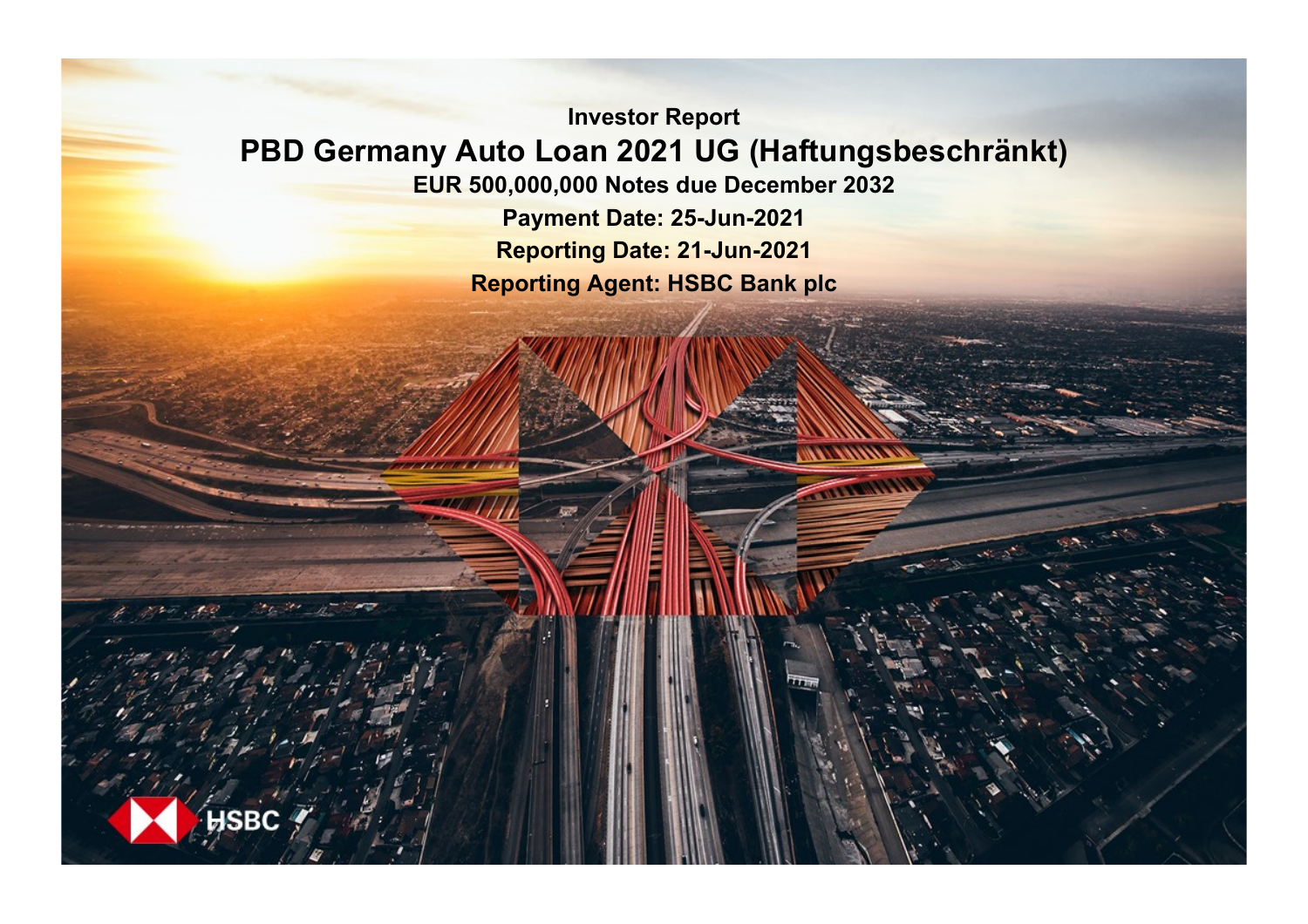

# **Contents**

<span id="page-1-0"></span>

|                                       | Page           |
|---------------------------------------|----------------|
| Contents                              | $\overline{2}$ |
| <b>Transaction Details</b>            | 3              |
| <b>Transaction Parties</b>            | $\overline{4}$ |
| <b>Bond Report</b>                    | 5              |
| <b>Bond Ratings</b>                   | 6              |
| Reserve Account                       | $\overline{7}$ |
| <b>Bank Accounts</b>                  | 8              |
| Ledgers                               | 9              |
| Subordinated Loan                     | 10             |
| <b>Expenses Report</b>                | 11             |
| <b>Available Interest Collections</b> | 12             |
| Interest Priority of Payments         | 13             |
| Available Principal Amount            | 14             |
| Principal Priority of Payments        | 15             |
| Triggers & Events                     | 16             |
| <b>Counterparty Ratings</b>           | 17             |
| Portfolio Summary                     | 18             |
| Portfolio Concentration               | 21             |
| <b>Balance Sheet</b>                  | 22             |
| Portfolio Stratifications             | 23             |
| <b>Disclaimer</b>                     | 41             |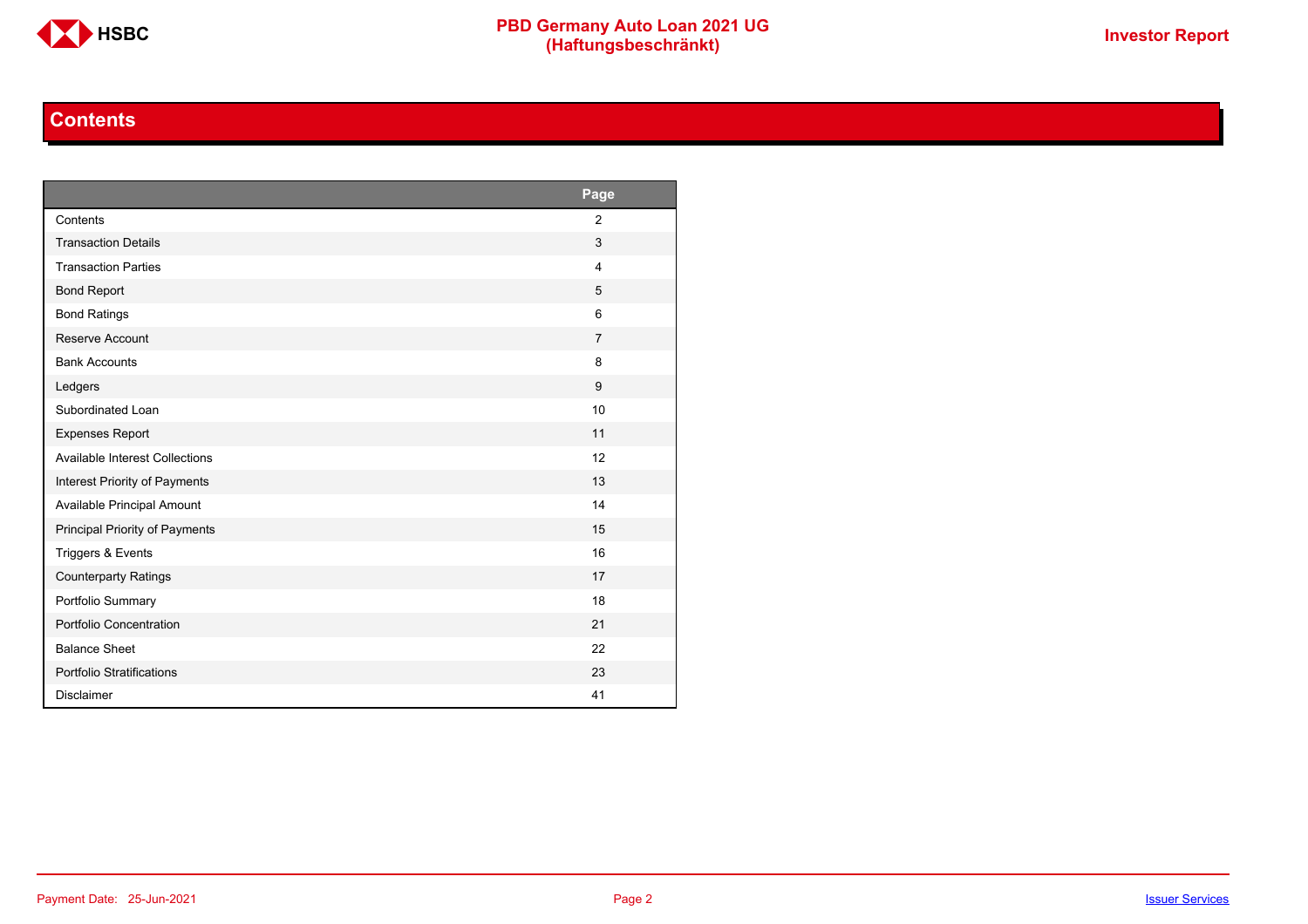

# **PBD Germany Auto Loan 2021 UG**<br>
(Haftungsbeschränkt)<br>
This area of the CHSD CHA (Haftungsbeschränkt)

# <span id="page-2-0"></span>**Transaction Details**

| <b>Key Dates</b>            |                             | <b>HSBC Contact Details</b>   |                                        |
|-----------------------------|-----------------------------|-------------------------------|----------------------------------------|
| Close Date                  | Friday, 29 January 2021     | Role                          | <b>Client Service Manager</b>          |
| <b>Calculation Date</b>     | Thursday, 17 June 2021      | Name                          | <b>Richard Crebo</b>                   |
| Collection Period (start)   | Saturday, 1 May 2021        | Email                         | richard.crebo@hsbc.com                 |
| Collection Period (end)     | Monday, 31 May 2021         | Telephone                     | +44 (0) 203 268 4162                   |
| Interest Period (start)     | Tuesday, 25 May 2021        | <b>Group Email</b>            | ctla.securitisation@hsbc.com           |
| Interest Period (end)       | Friday, 25 June 2021        | <b>Investor Reporting</b>     | https://investorreporting.gbm.hsbc.com |
| <b>Current Payment Date</b> | Friday, 25 June 2021        |                               |                                        |
| Next Payment Date           | Monday, 26 July 2021        | <b>Period Day Counts</b>      |                                        |
| Revolving Period End Date   | Thursday, 25 January 2024   | <b>Collection Period Days</b> | 30 days                                |
| <b>Final Maturity Date</b>  | Wednesday, 29 December 2032 | <b>Interest Period Days</b>   | 31 days                                |

| <b>HSBC Contact Details</b> |                                        |
|-----------------------------|----------------------------------------|
| Role                        | <b>Client Service Manager</b>          |
| Name                        | Richard Crebo                          |
| Email                       | richard.crebo@hsbc.com                 |
| Telephone                   | +44 (0) 203 268 4162                   |
| Group Email                 | ctla.securitisation@hsbc.com           |
| <b>Investor Reporting</b>   | https://investorreporting.gbm.hsbc.com |

| Period Day Counts             |         |
|-------------------------------|---------|
| <b>Collection Period Days</b> | 30 days |
| <b>Interest Period Days</b>   | 31 days |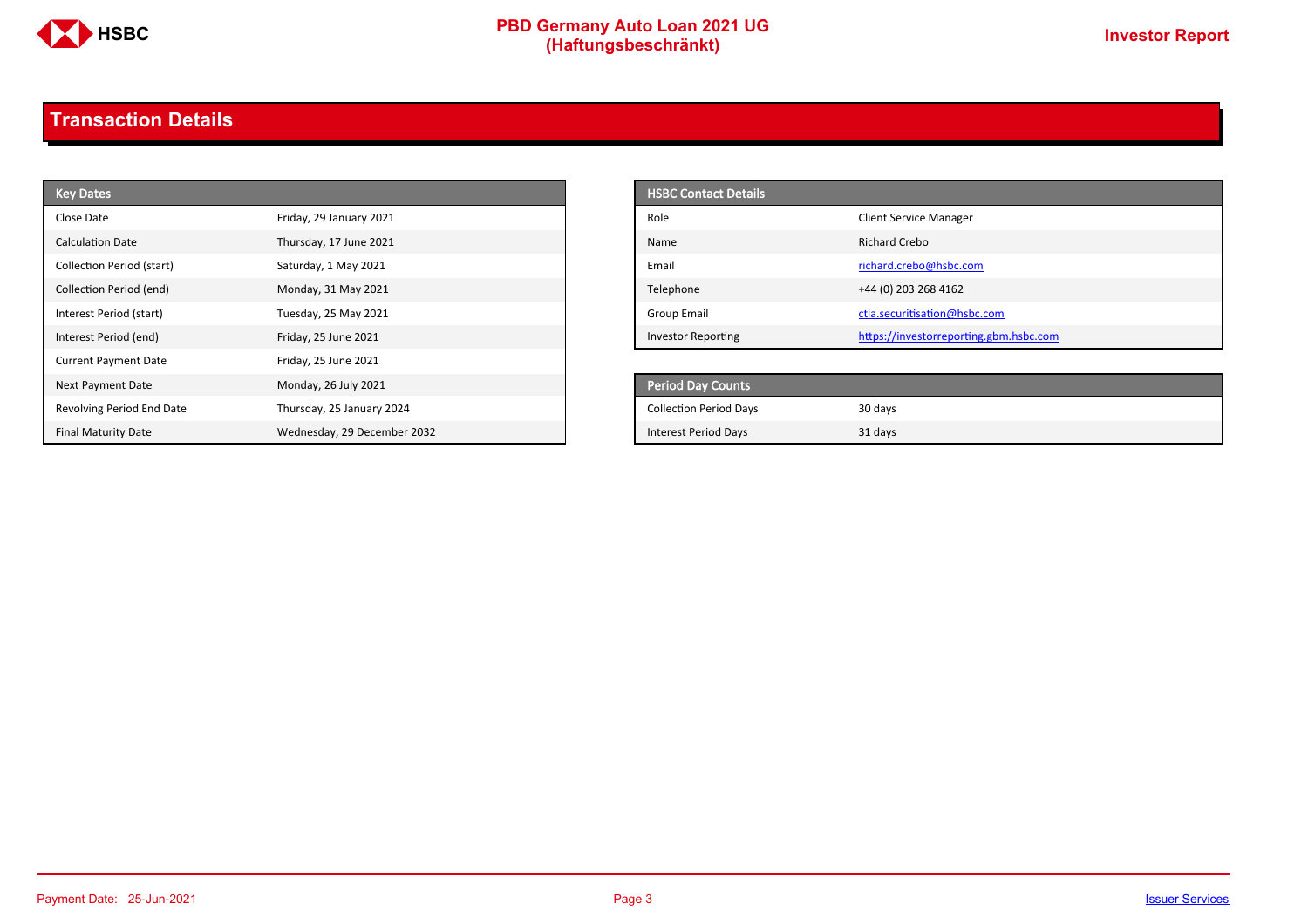

# **Transaction Parties**

<span id="page-3-0"></span>

| <b>Role</b>                  | Counterparty                                       |
|------------------------------|----------------------------------------------------|
| <b>Issuer</b>                | PBD Germany Auto Loan 2021 UG (Haftungsbeschränkt) |
| Data Trustee                 | Elavon Financial Services DAC                      |
| Seller                       | PSA Bank Deutschland GMBH                          |
| Servicer                     | <b>PSA Bank Deutschland GMBH</b>                   |
| <b>Account Bank</b>          | Elavon Financial Services DAC                      |
| Reporting Agent              | HSBC Bank plc                                      |
| <b>Calculation Agent</b>     | <b>HSBC Bank plc</b>                               |
| Corporate Administrator      | Wilmington Trust SP Services (Frankfurt) GMBH      |
| Back-Up Servicer Facilitator | Wilmington Trust SP Services (Frankfurt) GMBH      |
| Arranger                     | Unicredit Bank AG                                  |
| Rating Agency                | Moody's Investors Service España S.A.              |
| <b>Rating Agency</b>         | <b>Fitch Ratings Ireland Ltd</b>                   |
| Listing Agent                | Banque Internationale à Luxembourg S.A.            |
| <b>Security Trustee</b>      | HSBC Corporate Trustee Company (UK) Limited        |
| Paying Agent                 | <b>Flavon Financial Services DAC</b>               |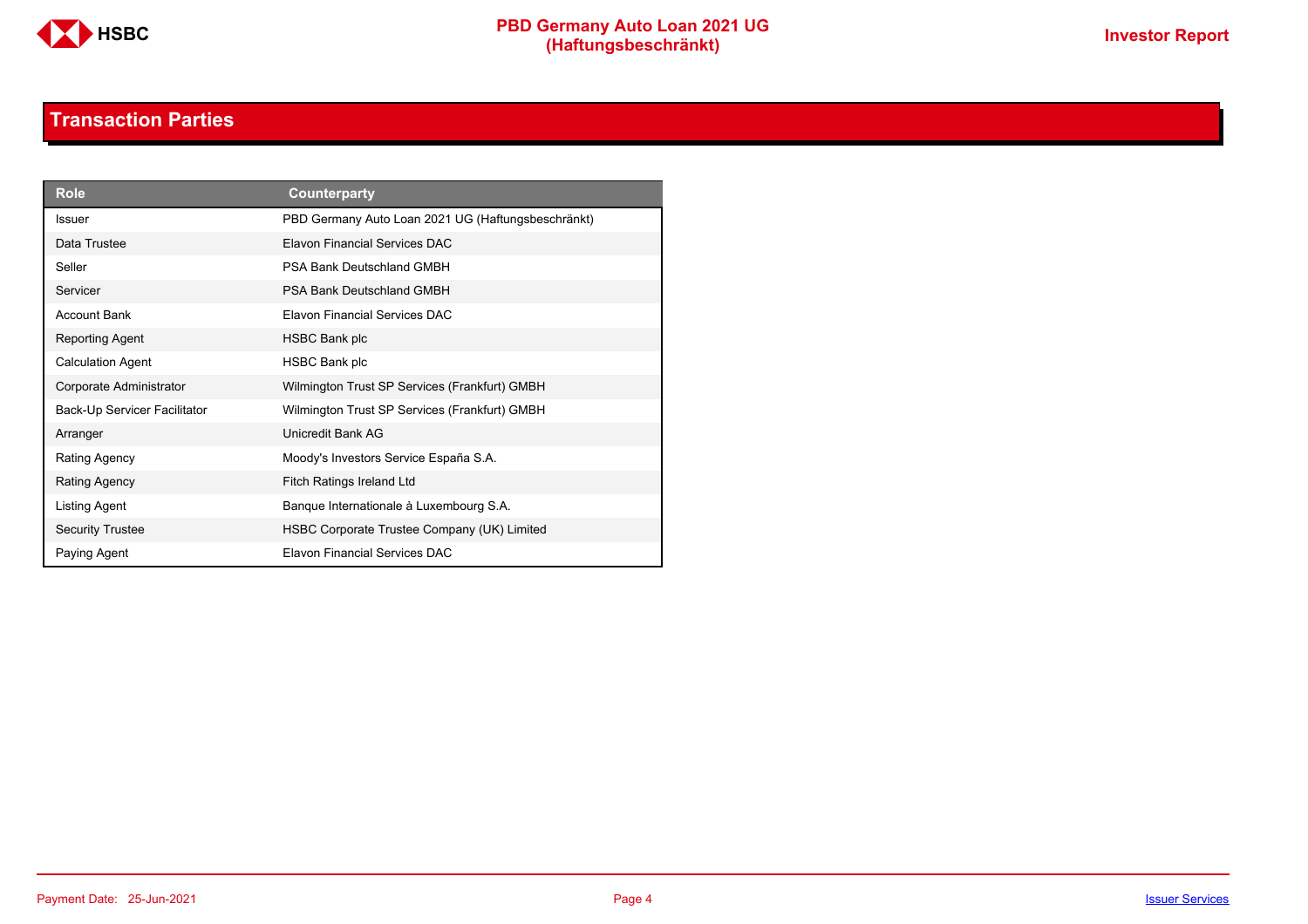

# **PBD Germany Auto Loan 2021 UG**<br>
(Haftungsbeschränkt)<br>
This area of the CHSD CHA (Haftungsbeschränkt)

# <span id="page-4-0"></span>**Bond Report**

| <b>Class</b>                    | <b>A</b> Notes    | <b>B</b> Notes    |
|---------------------------------|-------------------|-------------------|
| Currency                        | <b>EUR</b>        | <b>EUR</b>        |
| <b>ISIN</b>                     | XS2279552520      | XS2279552876      |
| <b>Payment Frequency</b>        | Monthly           | Monthly           |
| <b>Current Payment Date</b>     | 25-Jun-2021       | 25-Jun-2021       |
| <b>Interest Accrual Method</b>  | Actual/360        | Actual/360        |
| <b>Final Maturity Date</b>      | 29-Dec-2032       | 29-Dec-2032       |
|                                 |                   |                   |
| <b>Current Period Rates:</b>    |                   |                   |
| Reference Index                 | <b>Fixed Rate</b> | <b>Fixed Rate</b> |
| <b>Index Determination Date</b> | N/A               | N/A               |
| <b>Index Rate</b>               | N/A               | N/A               |
| Margin                          | 0.30000%          | 1.00000%          |
| <b>Total Coupon</b>             | 0.30000%          | 1.00000%          |
|                                 |                   |                   |
| <b>Transaction Amounts:</b>     |                   |                   |
| Original Issue Size             | €466,200,000.00   | € 33,800,000.00   |
| Opening Balance for Period      | €466,200,000.00   | € 33,800,000.00   |
| <b>Beginning Pool Factor</b>    | 1.00000           | 1.00000           |
| <b>Principal Repayments</b>     |                   |                   |
| Closing Balance for Period      | €466,200,000.00   | € 33,800,000.00   |
| <b>Ending Pool Factor</b>       | 1.00000           | 1.00000           |
|                                 |                   |                   |
| <b>Prior Unpaid Interest</b>    |                   |                   |
| Interest on Prior Unpaid        |                   |                   |
| <b>Current Interest Due</b>     | €120,419.46       | € 29,105.18       |
| <b>Total Interest Paid</b>      | €120,419.46       | € 29,105.18       |
| <b>Unpaid Interest</b>          |                   |                   |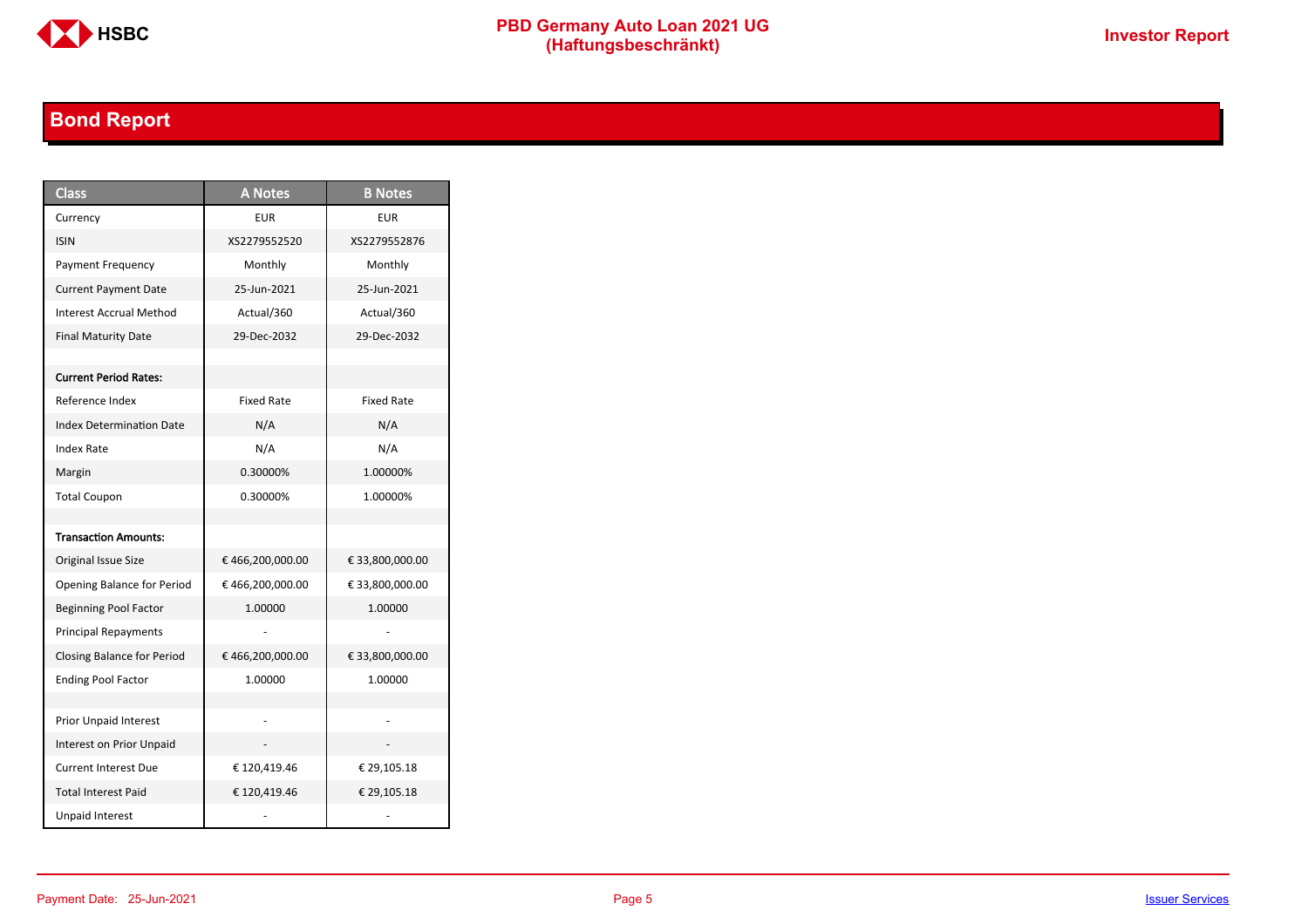

# **PBD Germany Auto Loan 2021 UG**<br>
(Haftungsbeschränkt)<br>
This area of the CHSD CHA (Haftungsbeschränkt)

# <span id="page-5-0"></span>**Bond Ratings**

| <b>Original Ratings</b> | S&P | <b>Fitch</b> | Moody's | <b>DBRS</b> |
|-------------------------|-----|--------------|---------|-------------|
| Class A                 | n/a | AA           | Aa2     | n/a         |
| Class B                 | n/a | n/a          | n/a     | n/a         |

| <b><i>Surrent Ratings</i></b> | 0.91<br>>I≏∃i | <b>Fitch</b> | Moody's | DERS. |
|-------------------------------|---------------|--------------|---------|-------|
| Class A<br>.                  | n/a           | ₩            | Aa2     | n/a   |
| Class B                       | n/a           | n/a          | n/a     | n/a   |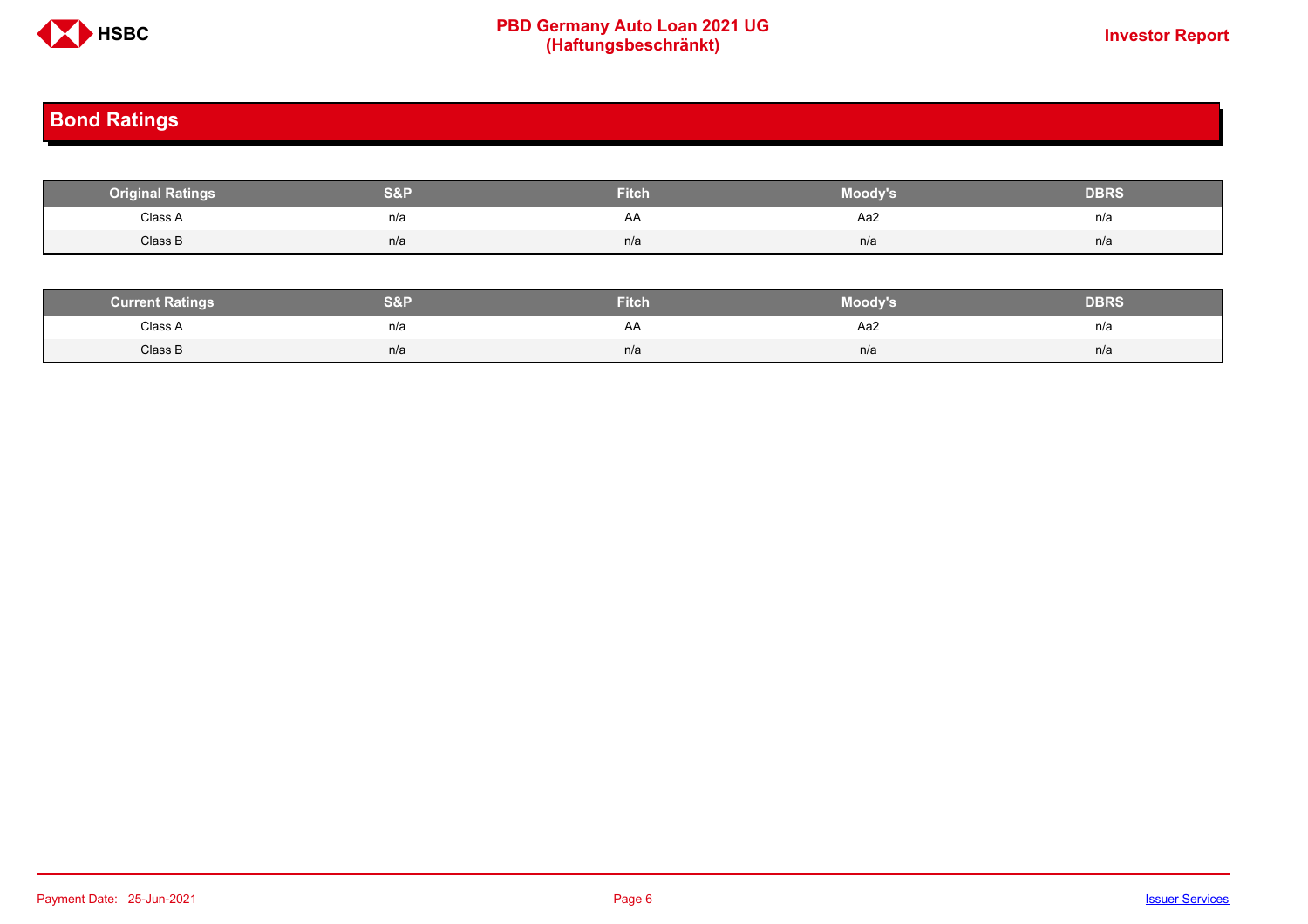

# <span id="page-6-0"></span>**Reserve Account**

| <b>General Reserve Account</b>                 |                |
|------------------------------------------------|----------------|
| <b>Opening Balance</b>                         | € 1,398,600.00 |
| Credits to the General Reserve Account         | € 1,398,600.00 |
| Debits to the General Reserve Account          | € 1,398,600.00 |
| Closing Balance                                | € 1,398,600.00 |
|                                                |                |
| <b>General Reserve Account Required Amount</b> | € 1,398,600.00 |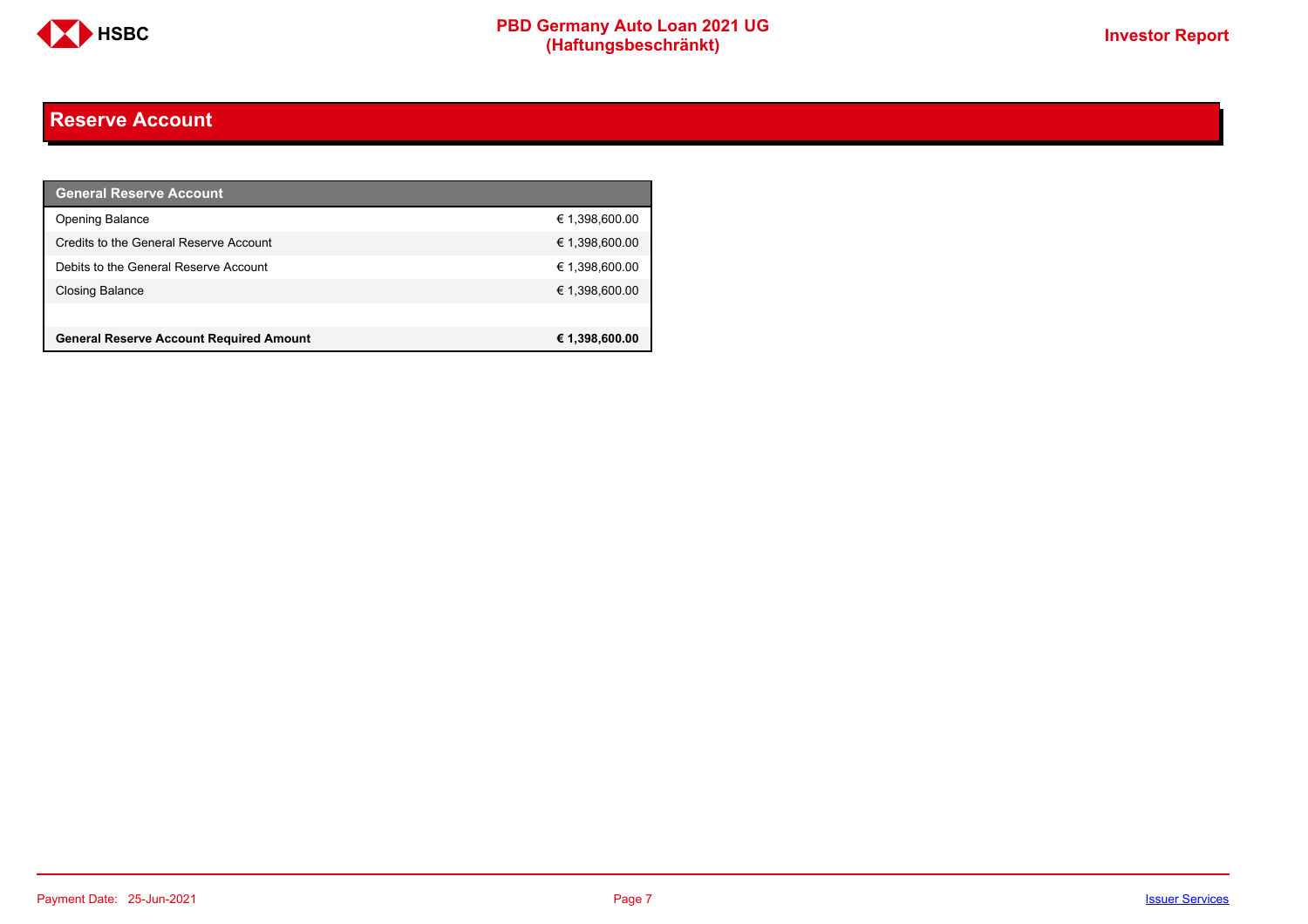

# <span id="page-7-0"></span>**Bank Accounts**

| <b>General Collection Account</b>         |                 |
|-------------------------------------------|-----------------|
| <b>Opening Balance</b>                    |                 |
| Credits to the General Collection Account | € 15,205,792.80 |
| Debits to the General Collection Account  | € 15,205,792.80 |
| Closing Balance                           |                 |

| <b>Interest Account</b>         |                |
|---------------------------------|----------------|
| <b>Opening Balance</b>          |                |
| Credits to the Interest Account | € 2,724,681.44 |
| Debits to the Interest Account  | € 2,724,681.44 |
| <b>Closing Balance</b>          |                |

| <b>Principal Account</b>         |                 |
|----------------------------------|-----------------|
| <b>Opening Balance</b>           | € 39.94         |
| Credits to the Principal Account | € 13,966,104.41 |
| Debits to the Principal Account  | € 13,966,054.25 |
| <b>Closing Balance</b>           | € 90.10         |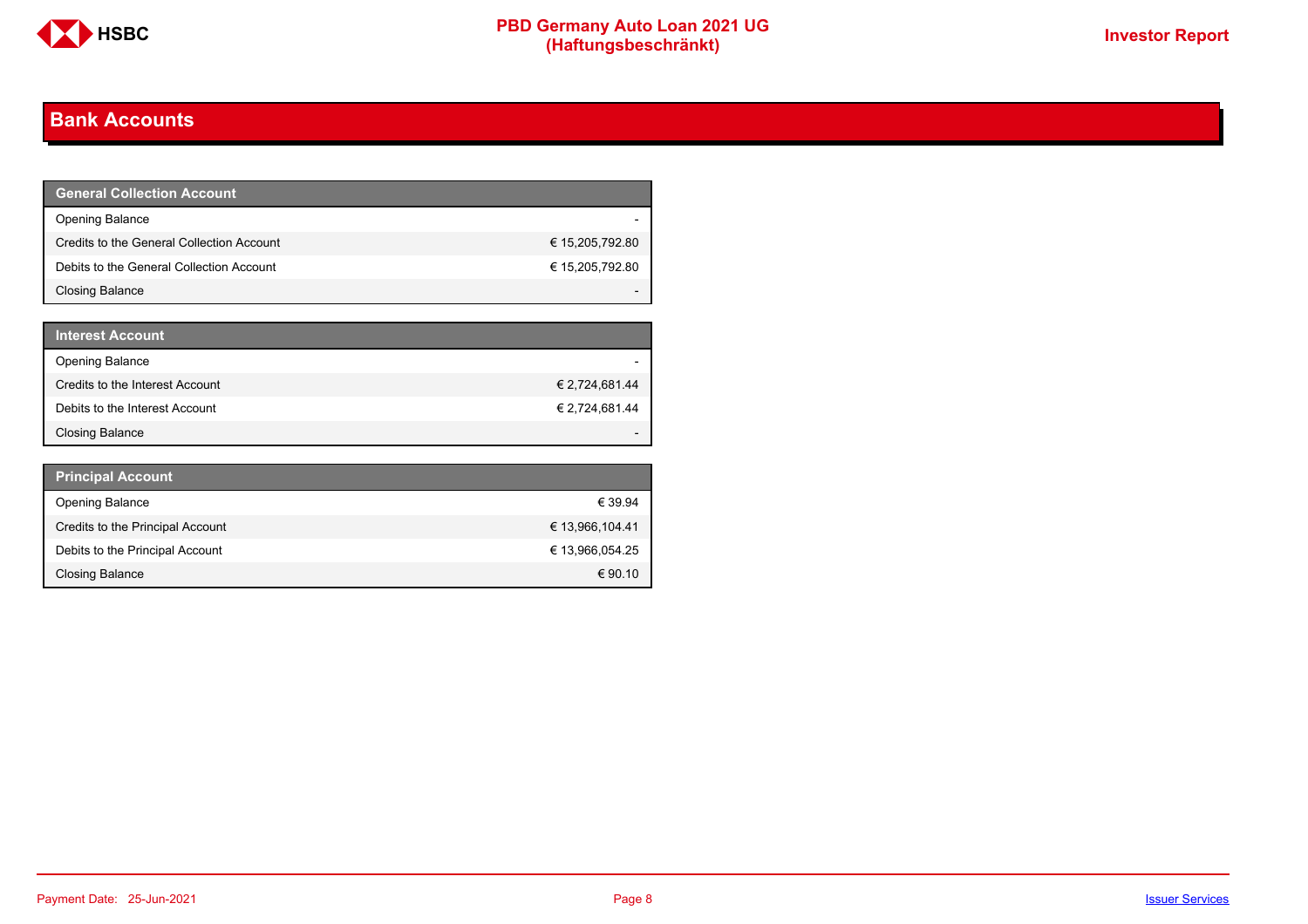

# <span id="page-8-0"></span>**Ledgers**

| <b>Principal Deficiency Ledger</b>         |            |
|--------------------------------------------|------------|
| Opening Balance                            |            |
| Credits to the Principal Deficiency Ledger | €86,393.05 |
| Debits to the Principal Deficiency Ledger  | €86,393.05 |
| Closing Balance                            |            |

| <b>Principal Account Ledger</b>         |                |
|-----------------------------------------|----------------|
| <b>Opening Balance</b>                  | €39.94         |
| Credits to the Principal Account Ledger | €13,966,104.41 |
| Debits to the Principal Account Ledger  | €13.966.054.25 |
| Closing Balance                         | €90.10         |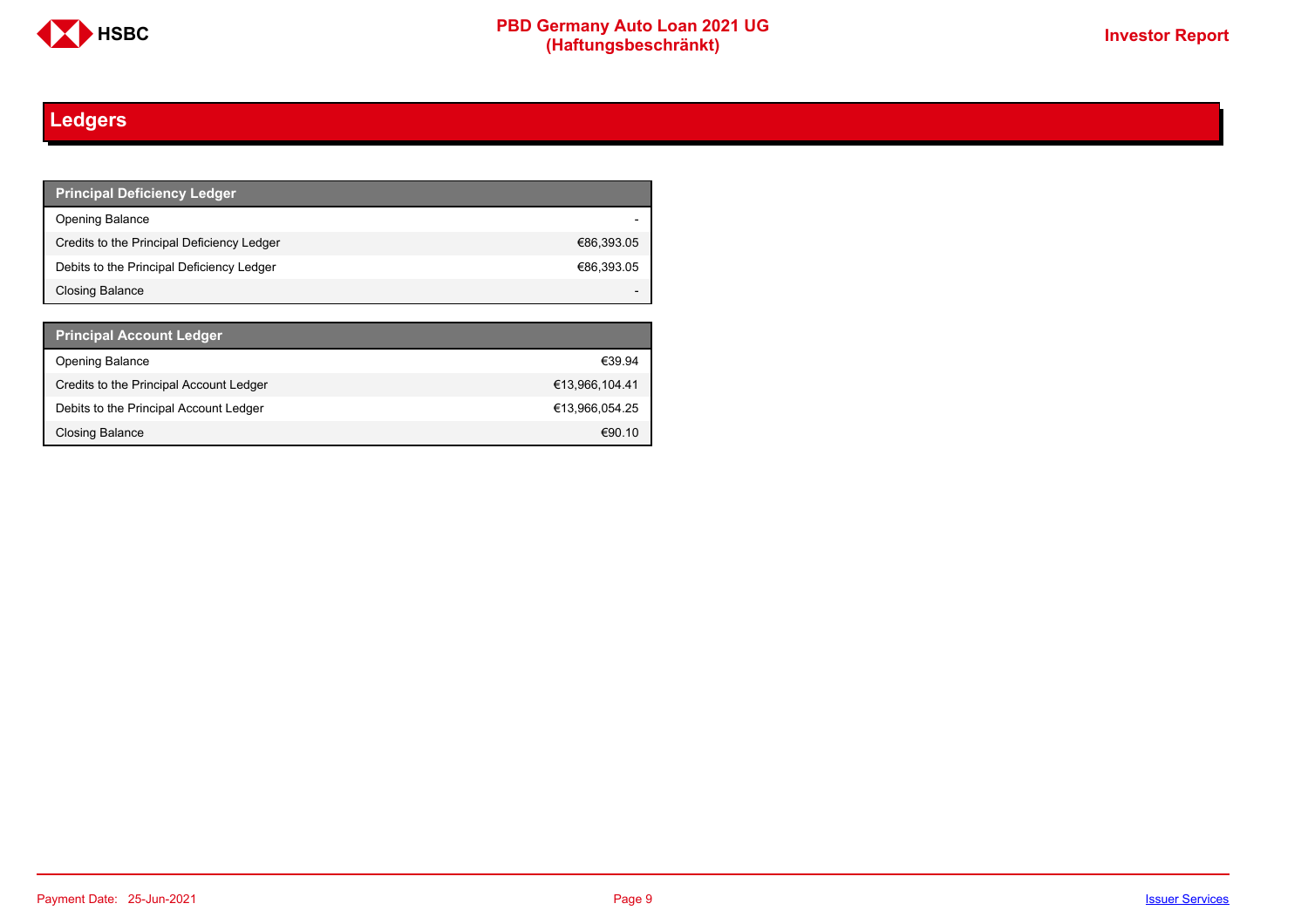

# <span id="page-9-0"></span>**Subordinated Loan**

| <b>Subordinated Loan Details</b> |               |
|----------------------------------|---------------|
| Opening Loan Balance             | €1,398,600.00 |
| Interest Due (fixed 1% p/a)      | €1,204.35     |
| <b>Total Interest Paid</b>       | €1,204.35     |
| <b>Principal Repayments</b>      |               |
| Closing Loan Balance             | €1,398,600.00 |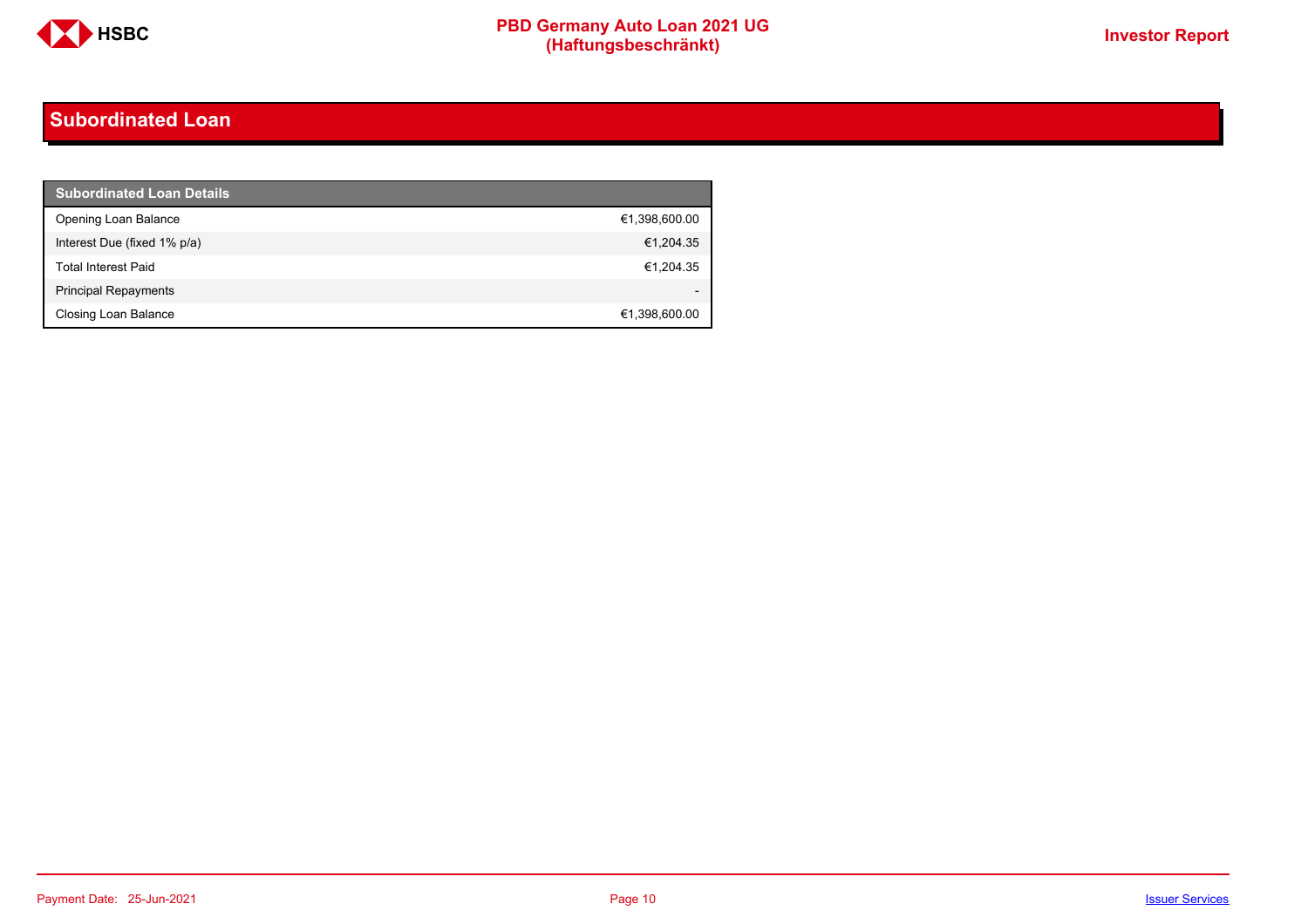

# <span id="page-10-0"></span>**Expenses Report**

| Fee Type                     | <b>Prior Shortfall</b>   | <b>Current Amount Due</b> | <b>Current Amount Paid</b> | <b>Outstanding Shortfall</b> |
|------------------------------|--------------------------|---------------------------|----------------------------|------------------------------|
| Account Bank                 | $\overline{\phantom{a}}$ | €41,099.49                | €41,099.49                 | $\overline{\phantom{a}}$     |
| Agent Bank                   | $\overline{\phantom{a}}$ | $\overline{\phantom{a}}$  | $\overline{\phantom{a}}$   | $\overline{\phantom{a}}$     |
| Arranger                     | $\overline{\phantom{a}}$ | $\overline{\phantom{a}}$  | $\overline{\phantom{a}}$   | $\overline{\phantom{a}}$     |
| Auditors                     | $\overline{\phantom{a}}$ | $\sim$                    | $\sim$                     | $\overline{\phantom{a}}$     |
| Back-Up Servicer             | $\overline{\phantom{a}}$ | $\overline{\phantom{a}}$  | $\overline{\phantom{a}}$   | $\overline{\phantom{a}}$     |
| Back-Up Servicer Facilitator | $\overline{\phantom{a}}$ | $\overline{\phantom{a}}$  | $\overline{\phantom{a}}$   | $\overline{\phantom{a}}$     |
| <b>Calculation Agent</b>     | $\overline{\phantom{a}}$ | $\overline{\phantom{a}}$  | $\overline{\phantom{a}}$   | $\overline{\phantom{a}}$     |
| Corporate Administrator      | $\overline{\phantom{a}}$ | $\sim$                    | $\sim$                     | $\overline{\phantom{a}}$     |
| Data Trustee                 | $\overline{\phantom{a}}$ | $\overline{\phantom{a}}$  | $\overline{\phantom{a}}$   | $\overline{\phantom{a}}$     |
| Legal Advisers               | $\sim$                   | $\sim$                    | $\sim$                     | $\overline{\phantom{a}}$     |
| Listing Agent                | $\overline{\phantom{a}}$ | $\overline{\phantom{a}}$  | $\blacksquare$             | $\overline{\phantom{a}}$     |
| Other Amounts                | $\overline{\phantom{a}}$ | $\overline{\phantom{a}}$  | $\overline{\phantom{a}}$   |                              |
| Paying Agent                 | $\overline{\phantom{a}}$ | $\overline{\phantom{a}}$  | $\overline{\phantom{a}}$   | $\overline{\phantom{a}}$     |
| Rating Agencies              | $\sim$                   | $\sim$                    | $\sim$                     | $\overline{\phantom{a}}$     |
| Reporting Agent              | $\overline{\phantom{a}}$ | $\overline{\phantom{a}}$  | $\overline{\phantom{a}}$   | $\overline{\phantom{a}}$     |
| Security Trustee             | $\sim$                   | $\sim$                    | $\sim$                     | $\sim$                       |
| Servicer                     | $\overline{\phantom{a}}$ | €124,999.99               | €124,999.99                | $\overline{\phantom{a}}$     |
| Settlement Agent             | $\overline{\phantom{0}}$ | $\overline{\phantom{a}}$  | $\overline{\phantom{a}}$   | $\overline{\phantom{a}}$     |
| Tax                          | $\sim$                   | $\sim$                    | $\sim$                     | $\overline{\phantom{a}}$     |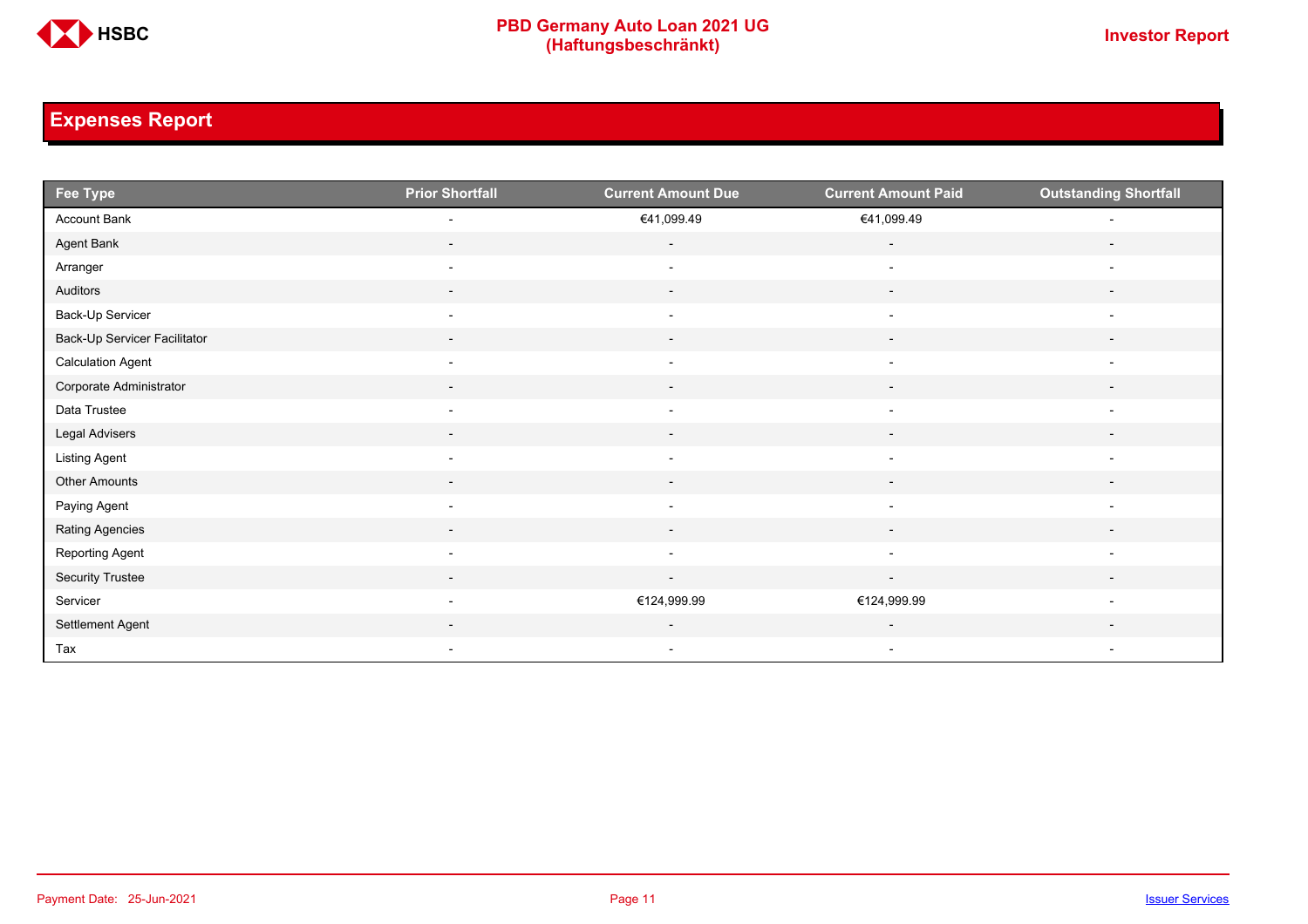

## <span id="page-11-0"></span>**Available Distribution Amounts**

| <b>Available Collections</b>       |                 |
|------------------------------------|-----------------|
| (a) All cash collections           | € 14,785,298.61 |
| (b) Any Deemed Collections         | € 385,442.06    |
| (c) Any and all Recoveries         | € 35,052.13     |
| <b>Total Available Collections</b> | € 15,205,792.80 |

| Available Interest Collections <b>\</b>                            |           |
|--------------------------------------------------------------------|-----------|
| The Available Collections less the Available Principal Collections | 1,326,081 |

| <b>Available Interest Amount</b>                                                 |                |
|----------------------------------------------------------------------------------|----------------|
| (a) The Available Interest Collections                                           | € 1,326,081.44 |
| (b) The amount standing to the credit of the General Reserve Account             | € 1,398,600.00 |
| (c) Any interest earned (if any) in respect of the Accounts                      |                |
| (d) With respect to the First Payment Date, The issue price of the Class A Notes |                |
| <b>Total Available Interest Amount</b>                                           | € 2,724,681.44 |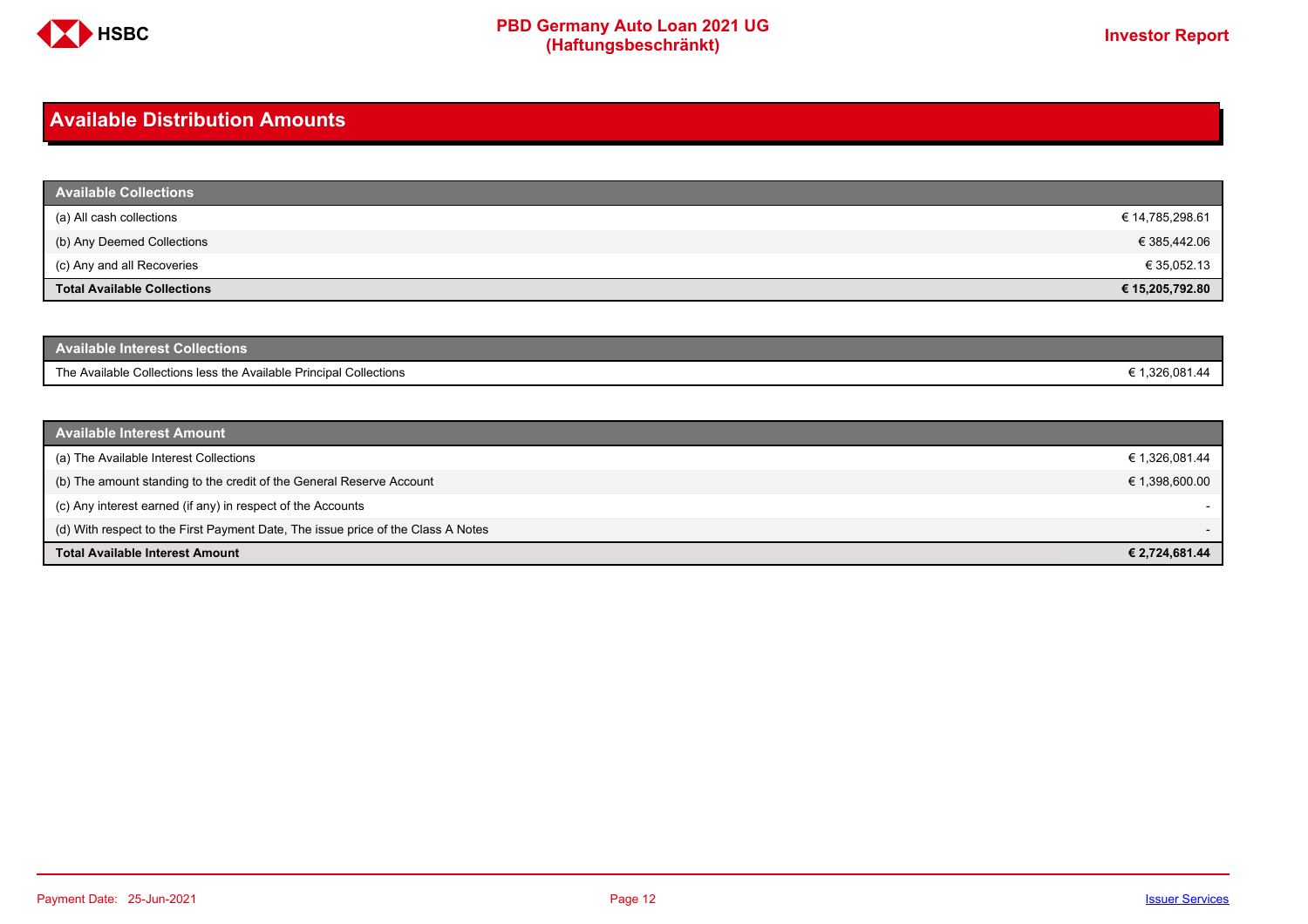

# <span id="page-12-0"></span>**Pre-Enforcement Priority of Payments**

| <b>Interest Priority of Payments</b>                                                                                                   | <b>Amounts Paid</b> | <b>Available Funds</b> |
|----------------------------------------------------------------------------------------------------------------------------------------|---------------------|------------------------|
|                                                                                                                                        |                     | € 2,724,681.44         |
| (a) first, to pay the Issuer Expenses and any Issuer Expenses Arrears                                                                  | € 166.099.48        | € 2,558,581.96         |
| (b) second, to pay, pari passu and on a pro rata basis, the Class A Notes Interest Amount                                              | € 120.419.46        | € 2,438,162.50         |
| (c) third, to transfer to the General Reserve Account for the balance to be equal to the Reserve Required Amount                       | € 1,398,600.00      | € 1,039,562.50         |
| (d) fourth, transfer to the Principal Account to reduce any Principal Deficiency Ledger to zero                                        | € 86.393.05         | € 953,169.45           |
| (e) fifth, to pay, pari passu and on a pro rata basis, the Class B Notes Interest Amount and Class B Interest Arrears                  | € 29.105.18         | € 924,064.27           |
| (f) sixth, to pay the Subordinated Loan Provider, first, Interest, and thereafter Principal (General Reserve Required Decrease Amount) | € 1.204.35          | € 922.859.92           |
| (g) seventh, to pay the remaining Available Interest Amount to the Seller                                                              | € 922.859.92        |                        |
| <b>Total Distribution Amount</b>                                                                                                       | € 2,724,681.44      |                        |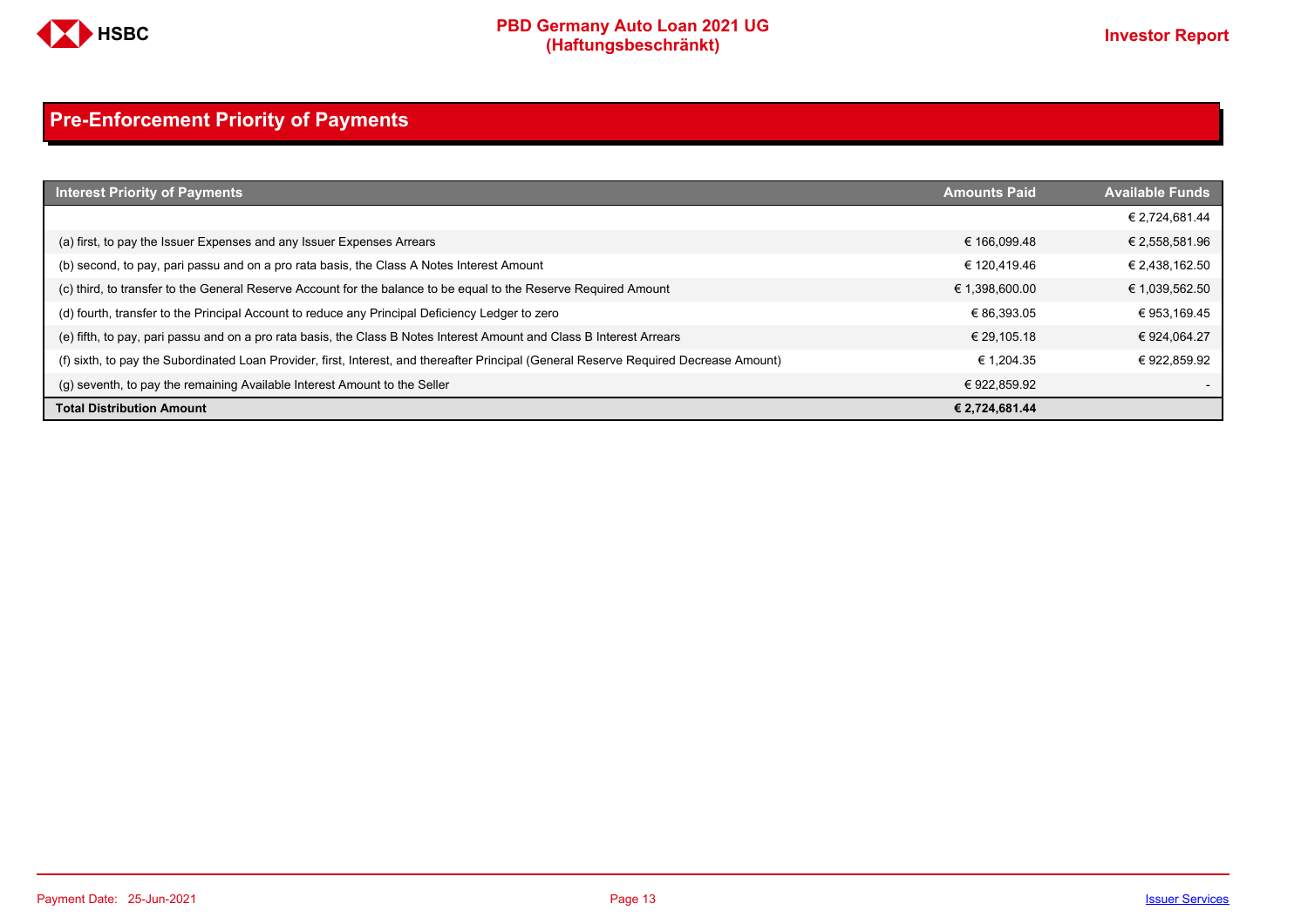

# <span id="page-13-0"></span>**Available Distribution Amounts**

| <b>Available Principal Collections</b>                           |                 |
|------------------------------------------------------------------|-----------------|
| (a) Scheduled Principal                                          | € 10,436,042.09 |
| (b) Unscheduled Principal                                        | € 3,054,270.02  |
| (c) Deemed Collections less Deemed Collection Interest Component | € 389,399.25    |
| <b>Total Available Principal Collections</b>                     | € 13,879,711.36 |

| <b>Available Principal Amount</b>                                                    |                 |
|--------------------------------------------------------------------------------------|-----------------|
| (a) All Principal Collections                                                        | € 13,879,711.36 |
| (b) The remaining balance standing to the credit of the Principal Account (if any)   | € 39.94         |
| (c) all amounts to be transferred from the Interest Account to the Principal Account | € 86,393.05     |
| (d) The Further Notes Amount                                                         | $-$             |
| (e) Any amounts credited to the Principal Account Ledger                             |                 |
| <b>Total Available Principal Amount</b>                                              | € 13,966,144.35 |

| <b>Maximum Receivables Purchase Amount</b>                                               |                  |
|------------------------------------------------------------------------------------------|------------------|
| (a) the difference between:                                                              |                  |
| (i) The Aggegate Outstanding Note Principal Amount                                       | € 500,000,000.00 |
| minus                                                                                    |                  |
| (ii) the Aggregate Outstanding Principal Amount on the last day of the Collection Period | €486,033,855.65  |
| (b) The Available Principal Amount, less Additional Purchased Receivables                | € 13,966,144.35  |
| Maximum Receivables Purchase Amount (the lesser of (a) and (b) above)                    | € 13,966,144.35  |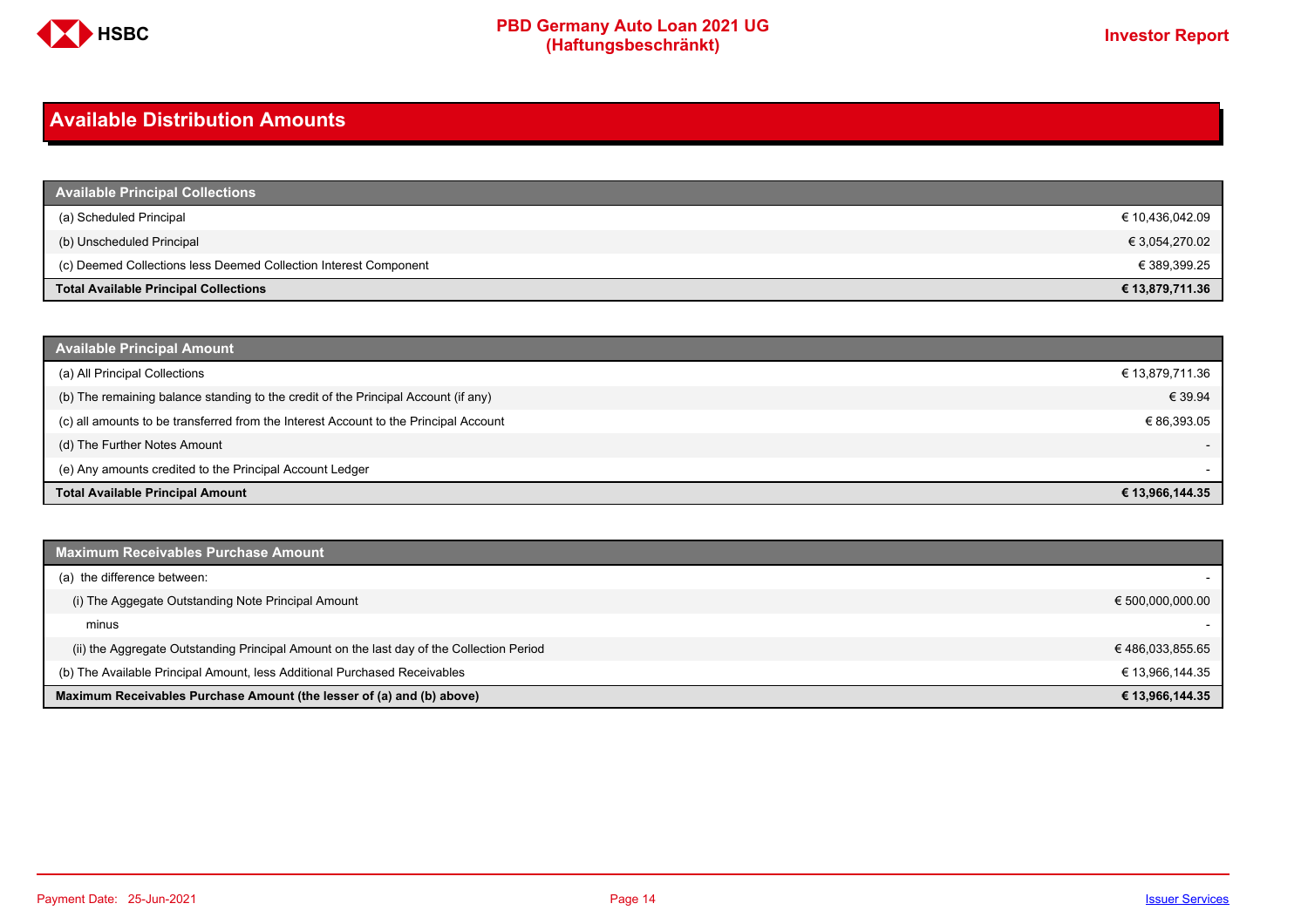

# <span id="page-14-0"></span>**Pre-Enforcement Priority of Payments**

| <b>Principal Priority of Payments</b>                                                                               | <b>Amounts Paid</b>      | <b>Available Funds</b> |
|---------------------------------------------------------------------------------------------------------------------|--------------------------|------------------------|
|                                                                                                                     |                          | € 13,966,144.35        |
| (a) first, to pay the Seller the Principal Component Purchase Price                                                 | € 13,966,054.25          | € 90.10                |
| (b) second, during the Revolving Period, to pay any amounts up to the Maximum Principal Account Ledger Amount       | € 90.10                  |                        |
| (c) third, on each Payment Date, to pay, pari passu and on a pro rata basis, the Class A Notes Amortisation Amount  |                          |                        |
| (d) fourth, on each Payment Date, to pay, pari passu and on a pro rata basis, the Class B Notes Amortisation Amount | $\overline{\phantom{0}}$ |                        |
| <b>Total Distribution Amount</b>                                                                                    | € 13,966,144.35          |                        |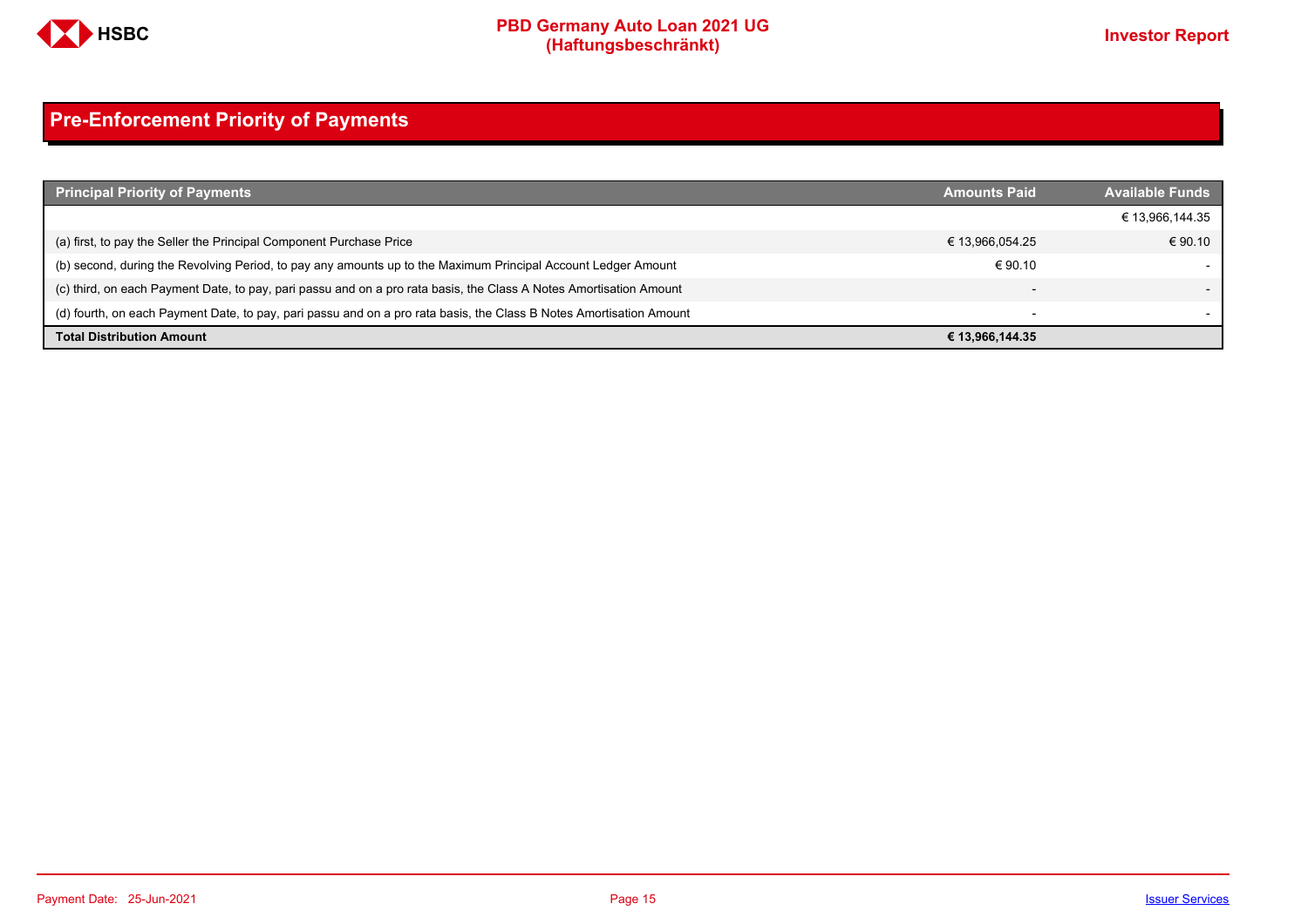

# <span id="page-15-0"></span>**Triggers & Events**

| <b>Transaction Events Summary</b> |    |
|-----------------------------------|----|
|                                   |    |
| Seller Event                      | No |
|                                   |    |
| Servicer Termination Event        | No |
|                                   |    |
| <b>Notification Event</b>         | No |
|                                   |    |
| <b>Issuer Event of Default</b>    | No |
|                                   |    |
| <b>Amortisation Event</b>         | No |
|                                   |    |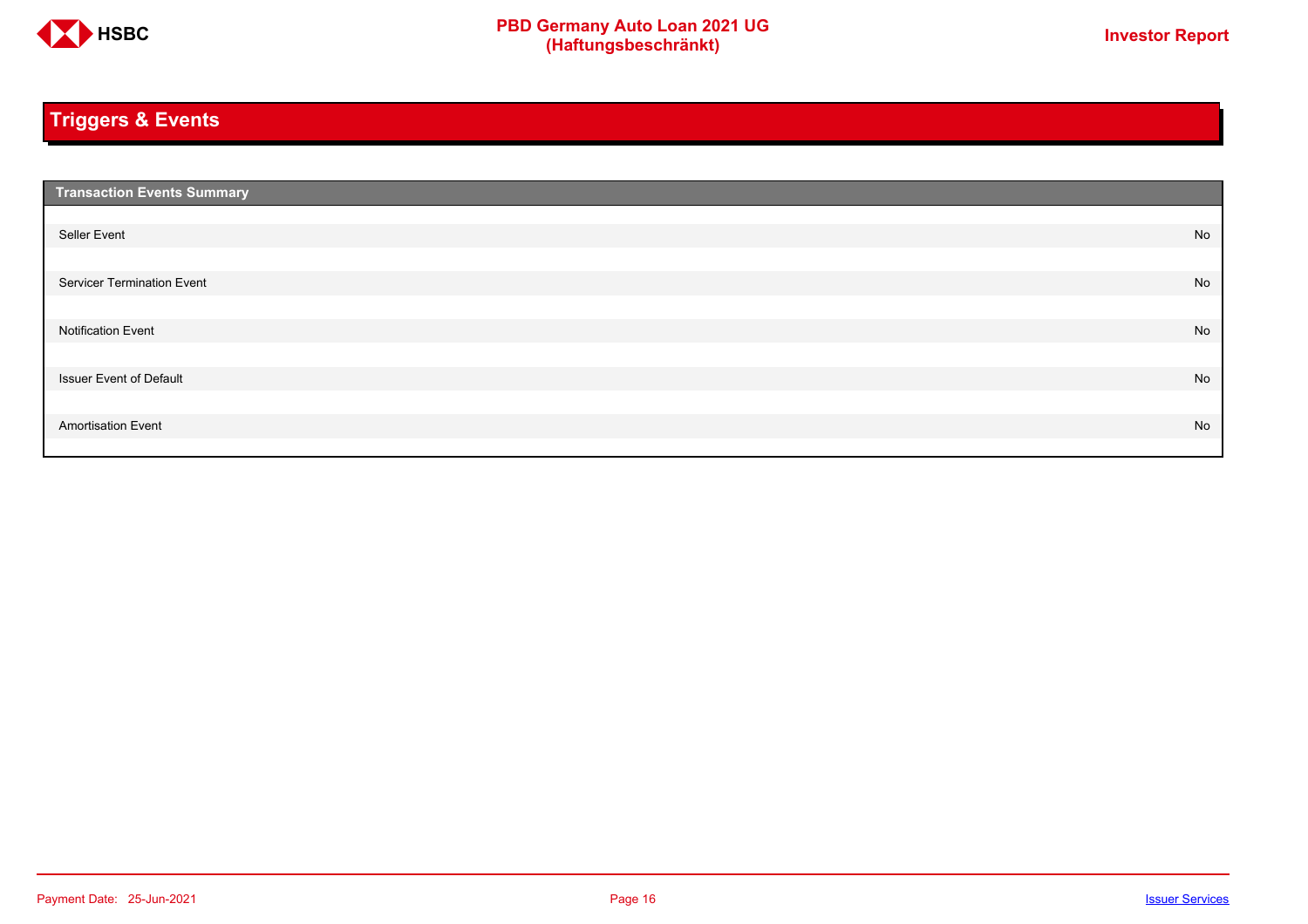

# <span id="page-16-0"></span>**Counterparty Ratings**

|                                      |                          |               |                | Long Term |               |                | <b>Short Term</b> |               |
|--------------------------------------|--------------------------|---------------|----------------|-----------|---------------|----------------|-------------------|---------------|
| <b>Counterparty</b>                  | <b>Counterparty Role</b> | <b>Agency</b> | <b>Trigger</b> | Rating    | <b>Status</b> | <b>Trigger</b> | Rating            | <b>Status</b> |
| Elavon Financial Services DAC        | <b>Account Bank</b>      | Fitch         |                | AA.       | <b>Pass</b>   | F1             | $F1+$             | Pass          |
| <b>Elavon Financial Services DAC</b> | <b>Account Bank</b>      | Moodys        | A <sub>2</sub> | Aa2       | Pass          | $P-1$          | $P-1$             | Pass          |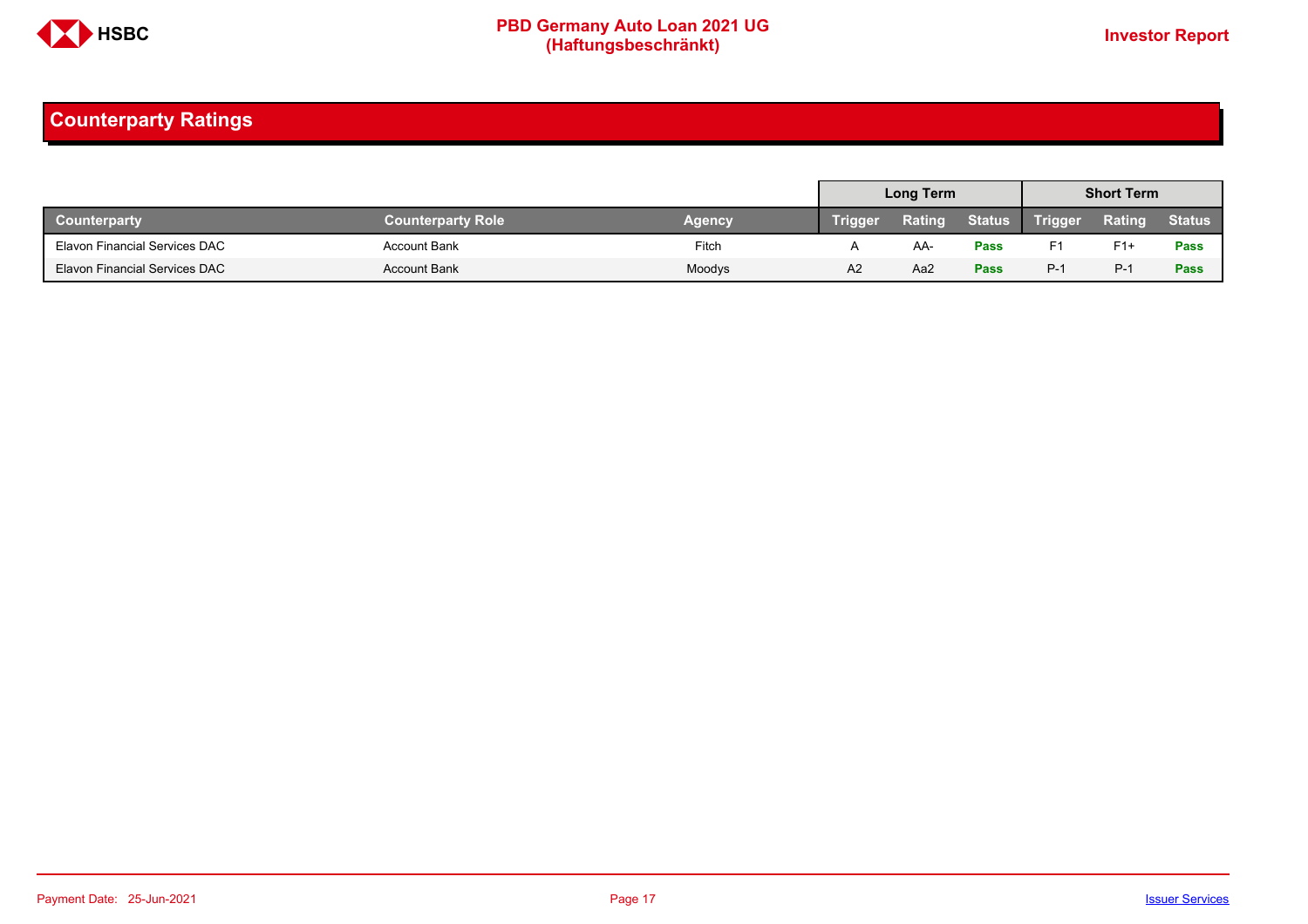

# <span id="page-17-0"></span>**Portfolio Summary**

| Portfolio Statistics - Performing Receivables |            |
|-----------------------------------------------|------------|
| Top 1 Customer                                | 0.03%      |
| Top 10 Customers                              | 0.25%      |
| Top 20 Customers                              | 0.45%      |
| Average Balance per Customer                  | €11,450.29 |
| Weighted Average Discounted Interest Rate     | 3.34%      |
| Weighted Average OLTV                         | 84.29%     |
| Weighted Average Original Term (Months)       | 49.86      |
| Weighted Average RemainingTerm (Months)       | 34.35      |
| Weighted Average Seasoning (Months)           | 15.52      |
| <b>Balloon Amount</b>                         | 39.51%     |

| <b>Loan Portfolio</b>                                                |                              |                 |
|----------------------------------------------------------------------|------------------------------|-----------------|
| Principal Opening Balance of performing and delinquent receivables : | Principal                    | €499,999,960.06 |
|                                                                      | <b>Number of Contracts</b>   | 43,182          |
| Principal Receipts:                                                  | <b>Principal Scheduled</b>   | € 10,426,141.99 |
|                                                                      | <b>Principal Unscheduled</b> | € 3,052,120.43  |
| Principal Opening Balance of repurchased receivables:                | Principal                    | €401,448.94     |
|                                                                      | <b>Number of Contracts</b>   | 540             |
| Losses (default amount):                                             | Principal                    | € 86,393.05     |
|                                                                      | <b>Number of Contracts</b>   |                 |
| Principal Closing Balance:                                           | Principal                    | €486,033,855.65 |
|                                                                      | <b>Number of Contracts</b>   | 42,642          |
| <b>Additional Receivables:</b>                                       | Principal                    | 13,966,054.25   |
|                                                                      | <b>Number of Contracts</b>   | 1,034           |
| Principal Closing Balance plus Additional Receivables                | Principal                    | 499,999,909.9   |
|                                                                      | <b>Number of Contracts</b>   | 43,676          |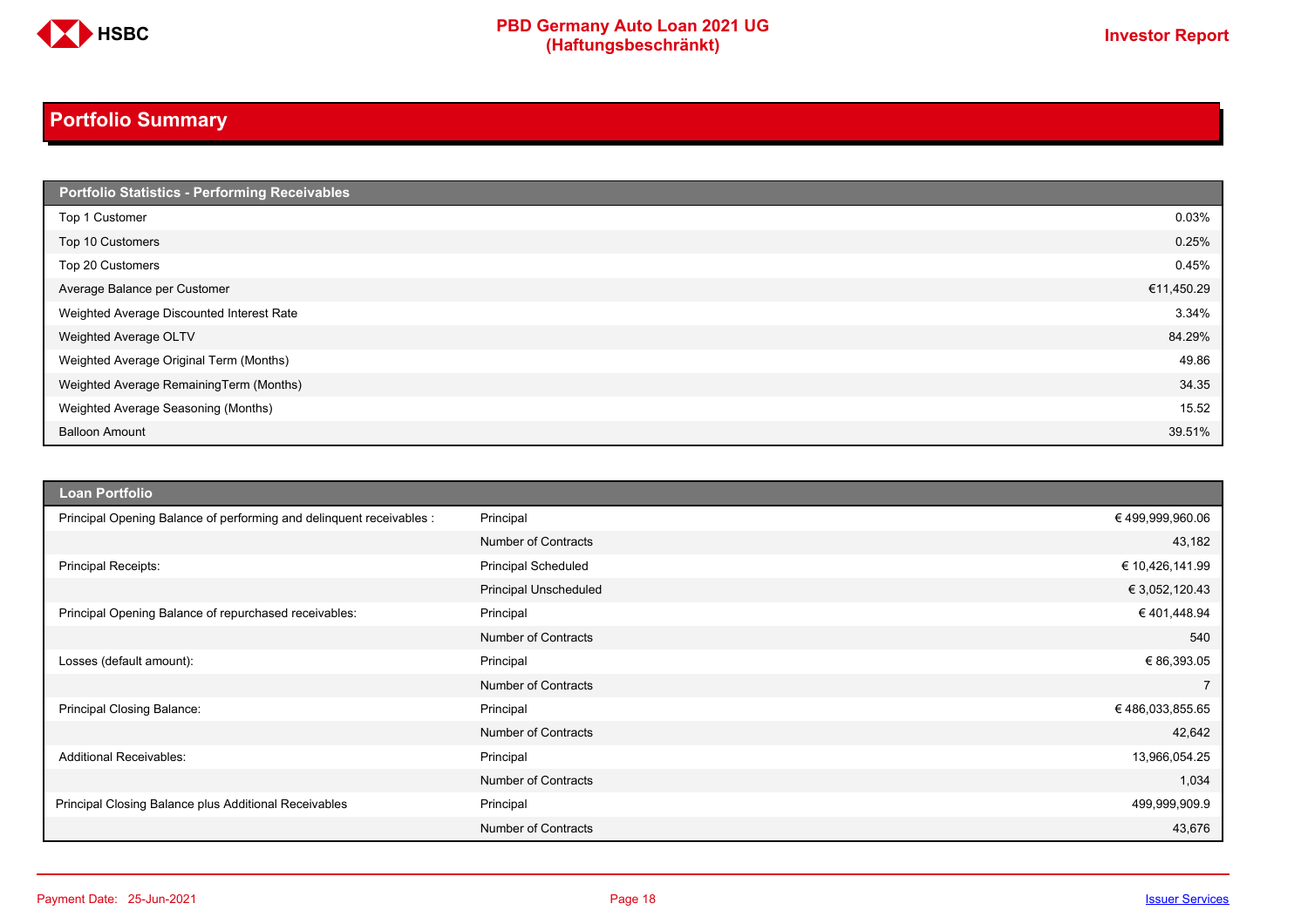

# **Portfolio Summary**

| <b>Performance Summary - Defaulted Receivables</b> | <b>Total</b> |
|----------------------------------------------------|--------------|
| <b>Current Defaulted Receivables</b>               | € 86,393.05  |
| Number of current Defaulted Receivables            |              |
| <b>Cumulative Defaulted Receivables</b>            | € 115,752.46 |
| Number of Cumulative Defaulted Receivables         | 9            |
| <b>Current Recoveries</b>                          | € 35,052.13  |
| Number of Current Recoveries                       | 6            |
| <b>Cumulative Recoveries</b>                       | €49,436.49   |
| Number of Cumulative Recoveries                    | 6            |
| Net Cumulative Losses under Defaulted Receivables  | € 66,315.97  |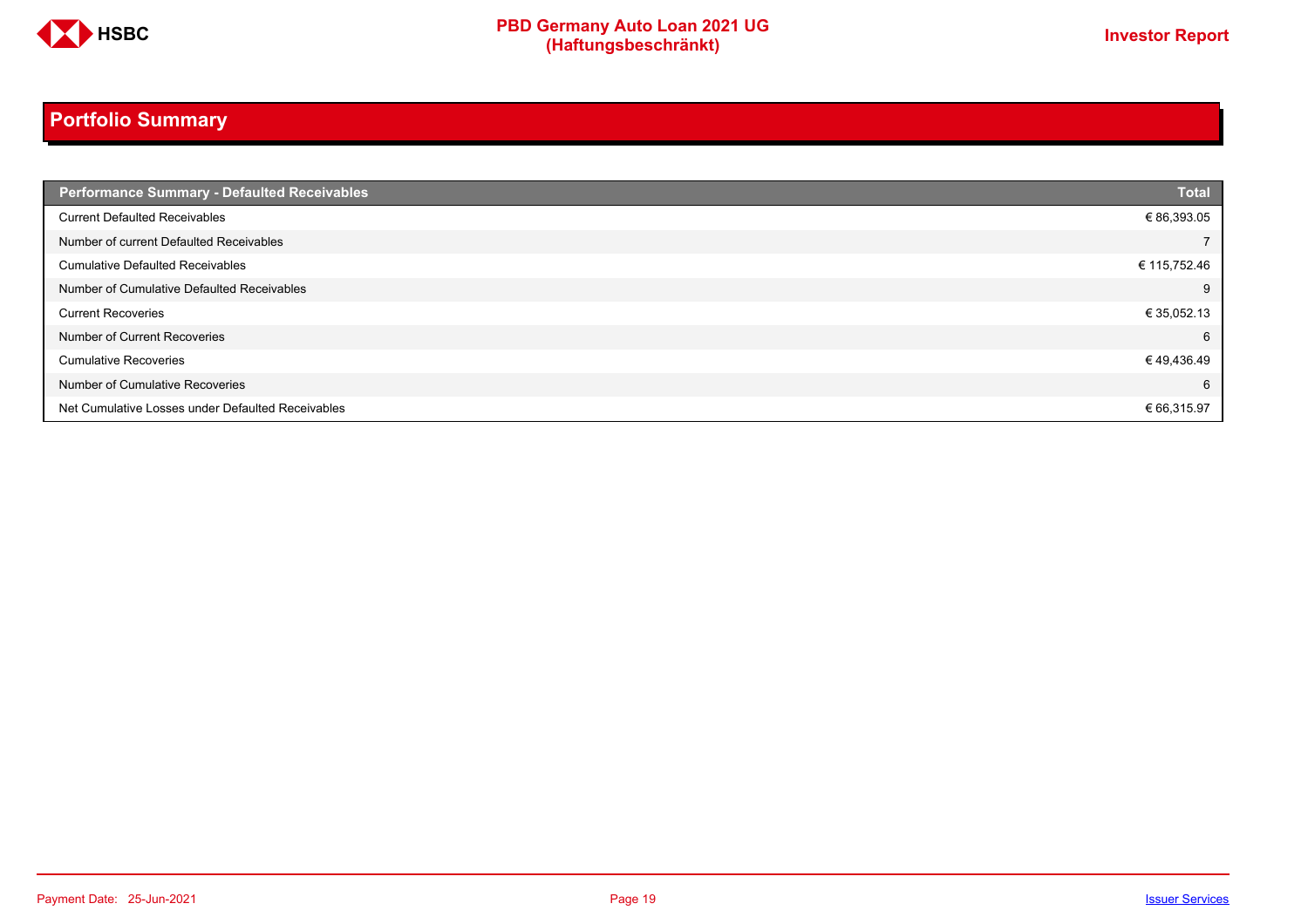

# **Portfolio Summary**

| <b>Performance Summary - Loan Performance</b> | <b>Trigger Breached</b> | <b>Trigger</b>           | <b>Current Month</b> |
|-----------------------------------------------|-------------------------|--------------------------|----------------------|
| <b>Performance Ratios:</b>                    |                         |                          |                      |
| Constant Prepayment Rate (CPR)                |                         | $\overline{\phantom{0}}$ | 7.23%                |
| <b>Cumulative Default Ratio</b>               | N                       | 1.00%                    |                      |
| Average Delinquency Ratio                     | N                       | 4.00%                    | 0.69%                |
| <b>Principal Deficiency Shortfall</b>         |                         | $\overline{\phantom{0}}$ |                      |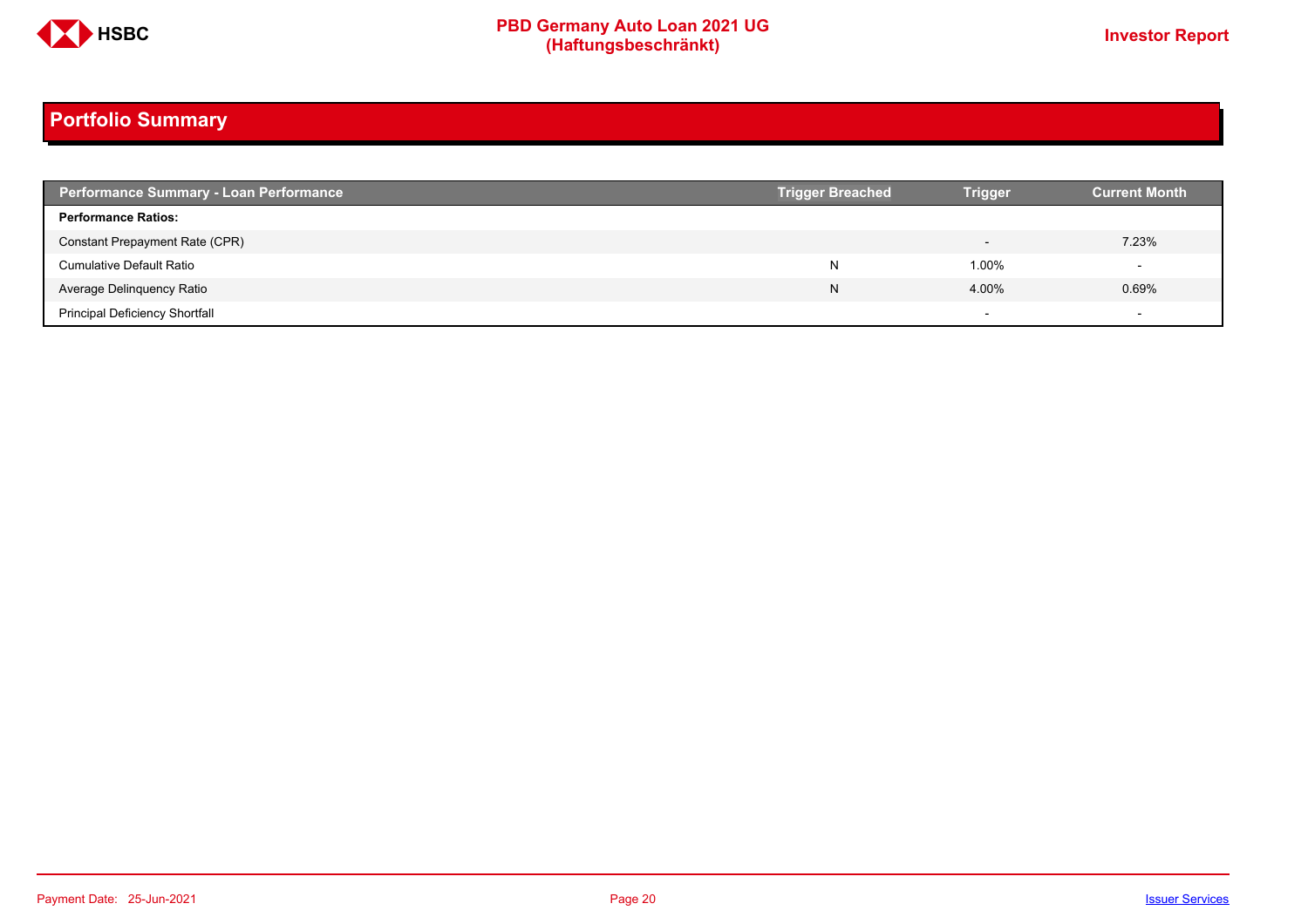

# <span id="page-20-0"></span>**Portfolio Concentration**

| <b>Concentration Limits</b>                                                                                                                                                                                                                                                                                                                                                                                                              | <b>Limit</b> | <b>Breached?</b> | <b>Actual</b><br>Amount | % of Total |
|------------------------------------------------------------------------------------------------------------------------------------------------------------------------------------------------------------------------------------------------------------------------------------------------------------------------------------------------------------------------------------------------------------------------------------------|--------------|------------------|-------------------------|------------|
| (a) the aggregate Outstanding Principal Amount of all Purchased Receivables that are Performing Receivables - as of such Subsequent<br>Purchase Date and taking into account all Additional Receivables to be purchased on such Subsequent Purchase Date:                                                                                                                                                                                |              |                  |                         |            |
| (i) which derive from Auto Loan Contracts in respect of Balloon Loans entered into with a Commercial Debtor does not exceed 35% of the                                                                                                                                                                                                                                                                                                   |              |                  |                         |            |
| aggregate Outstanding Principal Amount of all Purchased Receivables that are Performing Receivables, taking into account those Additional<br><b>Receivables</b>                                                                                                                                                                                                                                                                          | 35%          | N                | €139.416.690.89         | 27.88%     |
|                                                                                                                                                                                                                                                                                                                                                                                                                                          |              |                  |                         |            |
| (ii) which derive from Auto Loan Contracts entered into with a Commercial Debtor does not exceed 45% of the aggregate Outstanding<br>Principal Amount of all Purchased Receivables that are Performing Receivables, taking into account those Additional Receivables                                                                                                                                                                     | 45%          | N.               | €205,122,494.43         | 41.02%     |
|                                                                                                                                                                                                                                                                                                                                                                                                                                          |              |                  |                         |            |
| (iii) which derive from Auto Loan Contracts in respect of Balloon Loans does not exceed 85% of the aggregate Outstanding Principal<br>Amount of all Purchased Receivables that are Performing Receivables, taking into account those Additional Receivables                                                                                                                                                                              | 85%          | N                | €363,634,540.27         | 72.73%     |
|                                                                                                                                                                                                                                                                                                                                                                                                                                          |              |                  |                         |            |
| (iv) which derive from Auto Loan Contracts entered into to purchase Used Cars does not exceed 35% of the aggregate Outstanding<br>Principal Amount of all Purchased Receivables that are Performing Receivables, taking into account those Additional Receivables; and                                                                                                                                                                   | 35%          | N                | €165.409.016.72         | 33.08%     |
|                                                                                                                                                                                                                                                                                                                                                                                                                                          |              |                  |                         |            |
| (v) which are owed by the same Debtor does not exceed 0.05% of the aggregate Outstanding Principal Amount of all Purchased<br>Receivables that are Performing Receivables, taking into account those Additional Receivables                                                                                                                                                                                                              | 0.05%        | N                | €153.194.32             | 0.03%      |
|                                                                                                                                                                                                                                                                                                                                                                                                                                          |              |                  |                         |            |
| (b) the aggregate of the Balloon Amounts in respect of all Purchased Receivables that are Performing Receivables as of such date, taking into<br>account all Additional Receivables to be purchased on such Subsequent Purchase Date, is less than 60% of the aggregate Outstanding<br>Principal Amount of all Purchased Receivables that are Performing Receivables, taking into account those Additional Receivables                   | 60%          | N                | €197,564,558.45         | 39.51%     |
|                                                                                                                                                                                                                                                                                                                                                                                                                                          |              |                  |                         |            |
| (c) the average remaining term of the Auto Loan Contracts from which the Performing Receivables that are Performing Receivables arise.<br>taking into account all Additional Receivables to be purchased on such Subsequent Purchase Date, weighted by the Outstanding Principal<br>Amount of the Performing Receivables that are Performing Receivables, taking into account those Additional Receivables, does not exceed 46<br>months | 46           | N                | 34.35                   |            |
|                                                                                                                                                                                                                                                                                                                                                                                                                                          |              |                  |                         |            |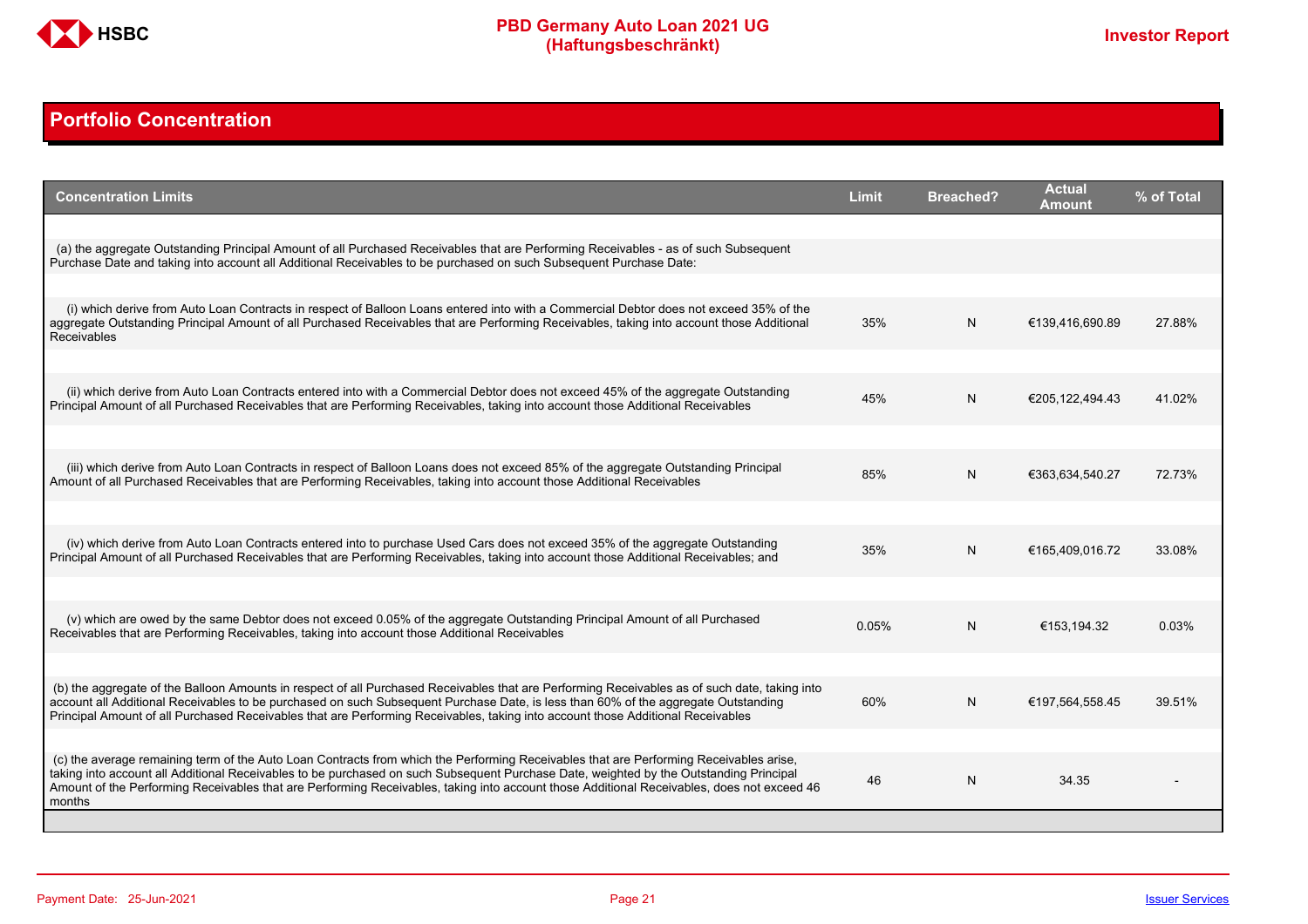

# <span id="page-21-0"></span>**Balance Sheet**

| <b>Assets</b>                            |                          | <b>Liabilities</b>                                 |
|------------------------------------------|--------------------------|----------------------------------------------------|
| <b>Principal Outstanding Balance</b>     |                          | <b>Principal Amount Outstanding</b>                |
| Performing Receivables                   | €486,033,855.65          | €466,200,000.00<br>Class A Notes                   |
| <b>Additional Receivables</b>            | €13,966,054.25           | €33,800,000.00<br>Class B Notes                    |
| <b>Net Outstanding Receivable Amount</b> | €499,999,909.90          | €500,000,000.00<br><b>Notes</b>                    |
|                                          |                          |                                                    |
| Reserves                                 |                          | Liabilities                                        |
| General Reserve Account                  | €1,398,600.00            | <b>General Reserve Liability</b><br>€1,398,600.00  |
| <b>General Collection Account</b>        | $\overline{\phantom{a}}$ | <b>General Collection Liability</b>                |
| Interest Account                         | $\overline{\phantom{a}}$ | Interest Account                                   |
| Principal Account                        | €90.10                   |                                                    |
| <b>Total Assets</b>                      | €501,398,600.00          | <b>Principal Account Ledger</b><br>€501,398,600.00 |

| <b>Liabilities</b>                  |                 |
|-------------------------------------|-----------------|
| <b>Principal Amount Outstanding</b> |                 |
| Class A Notes                       | €466,200,000.00 |
| Class B Notes                       | €33,800,000.00  |
| <b>Notes</b>                        | €500,000,000.00 |
|                                     |                 |
| <b>Liabilities</b>                  |                 |
| General Reserve Liability           | €1,398,600.00   |
| <b>General Collection Liability</b> |                 |
| <b>Interest Account</b>             |                 |
|                                     |                 |
| <b>Principal Account Ledger</b>     | €501,398,600.00 |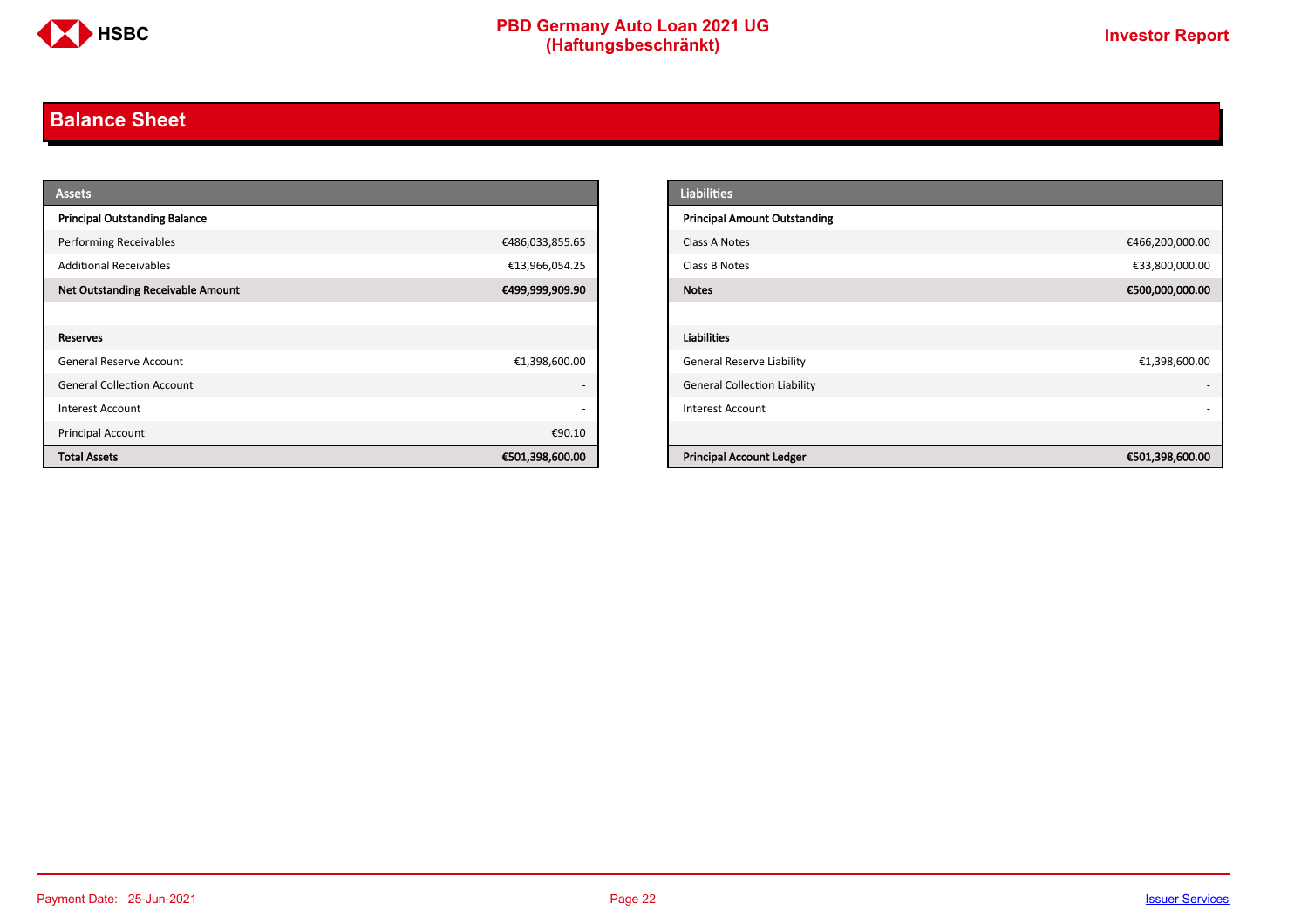

| Delinquent Receivables | <b>Total Current Principal Balance</b> | % Total Current Balance | <b>Number of Loans</b> | % Number of Loans |
|------------------------|----------------------------------------|-------------------------|------------------------|-------------------|
| $0 < 30$ days          | € 499,121,670.64                       | 99.82%                  | 43.596                 | 99.84%            |
| $30 < 60$ days         | € 686.122.75                           | 0.14%                   | 55                     | 0.13%             |
| $60 < 90$ days         | € 104.833.78                           | 0.02%                   | 10                     | 0.02%             |
| $90 < 120$ days        | € 87.282.73                            | 0.02%                   | 6                      | 0.01%             |
| <b>Grand Total</b>     | € 499,999,909.90                       | 100.00%                 | 43,667                 | 100.00%           |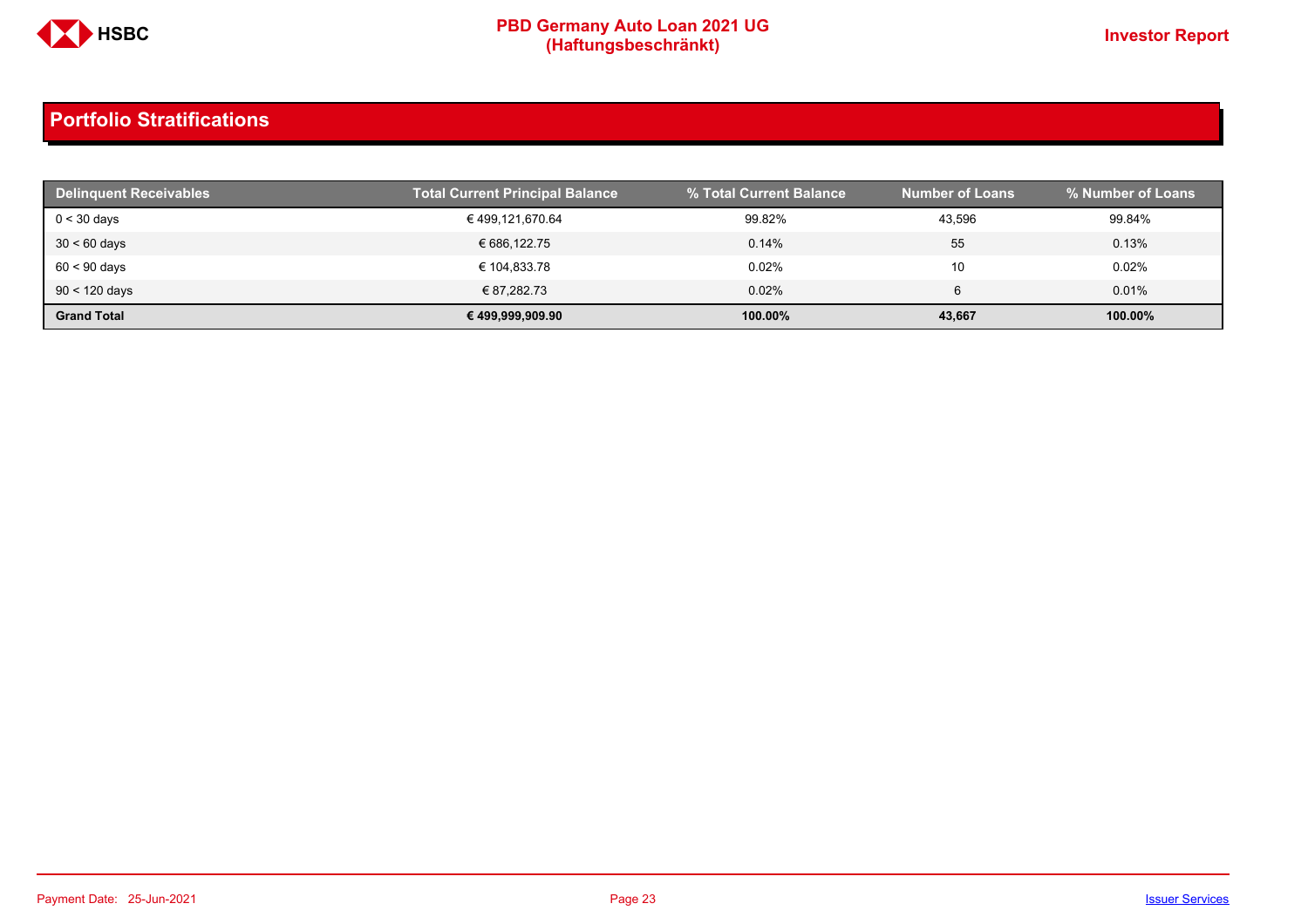

| <b>Vehicle Type</b> | <b>Total Current Principal Balance</b> | % Total Current Balance | <b>Number of Loans</b> | % Number of Loans |
|---------------------|----------------------------------------|-------------------------|------------------------|-------------------|
| New                 | € 334,590,893.18                       | 66.92%                  | 22,593                 | 51.74%            |
| Used                | € 165,409,016.72                       | 33.08%                  | 21,074                 | 48.26%            |
| <b>Grand Total</b>  | € 499,999,909.90                       | 100.00%                 | 43,667                 | 100.00%           |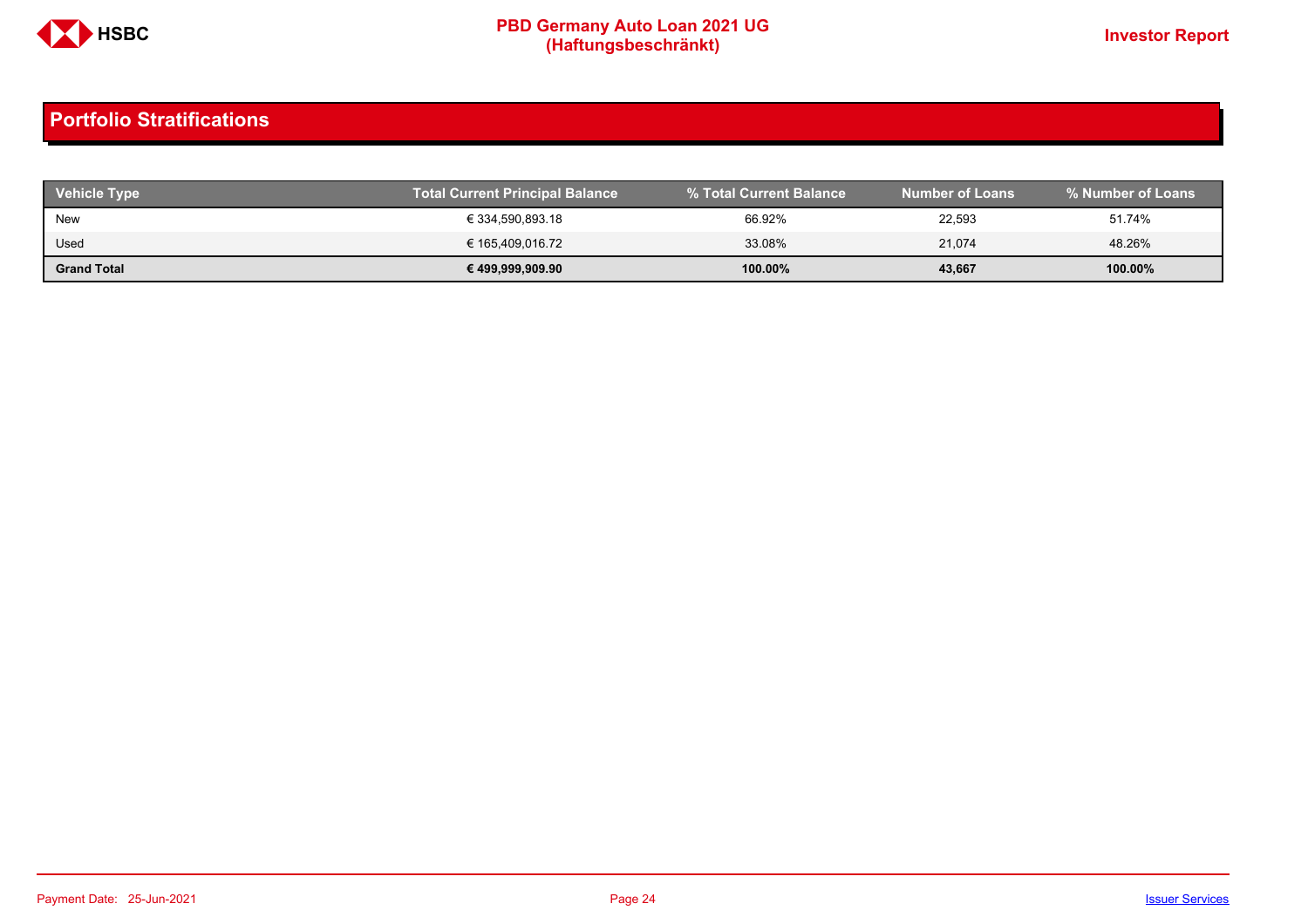

| <b>Customer Type</b> | <b>Total Current Principal Balance</b> |            | <b>Number of Loans</b> | % Number of Loans |
|----------------------|----------------------------------------|------------|------------------------|-------------------|
| Commercial           | € 205.122.494.43                       | 41.02%     | 15,478                 | 35.45%            |
| Consumer             | € 294,877,415.47                       | 58.98%     | 28.189                 | 64.55%            |
| <b>Grand Total</b>   | € 499,999,909.90                       | $100.00\%$ | 43,667                 | 100.00%           |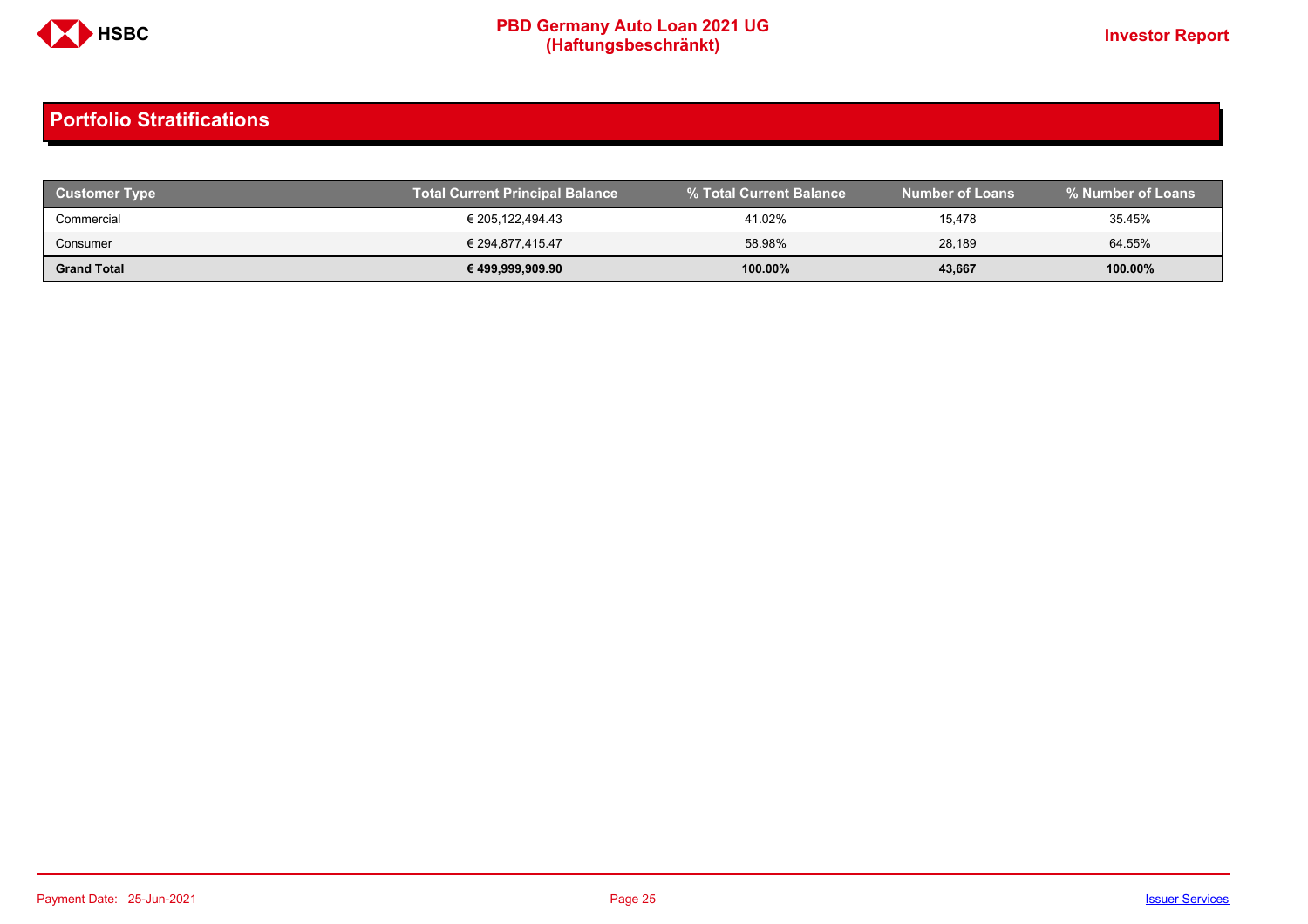

| <b>Contract Type</b> | <b>Total Current Principal Balance</b> |            | <b>Number of Loans</b> | % Number of Loans |
|----------------------|----------------------------------------|------------|------------------------|-------------------|
| Balloon              | € 363.634.540.27                       | 72.73%     | 26,071                 | 59.70%            |
| Standard             | € 136,365,369.63                       | 27.27%     | 17,596                 | 40.30%            |
| <b>Grand Total</b>   | € 499,999,909.90                       | $100.00\%$ | 43,667                 | 100.00%           |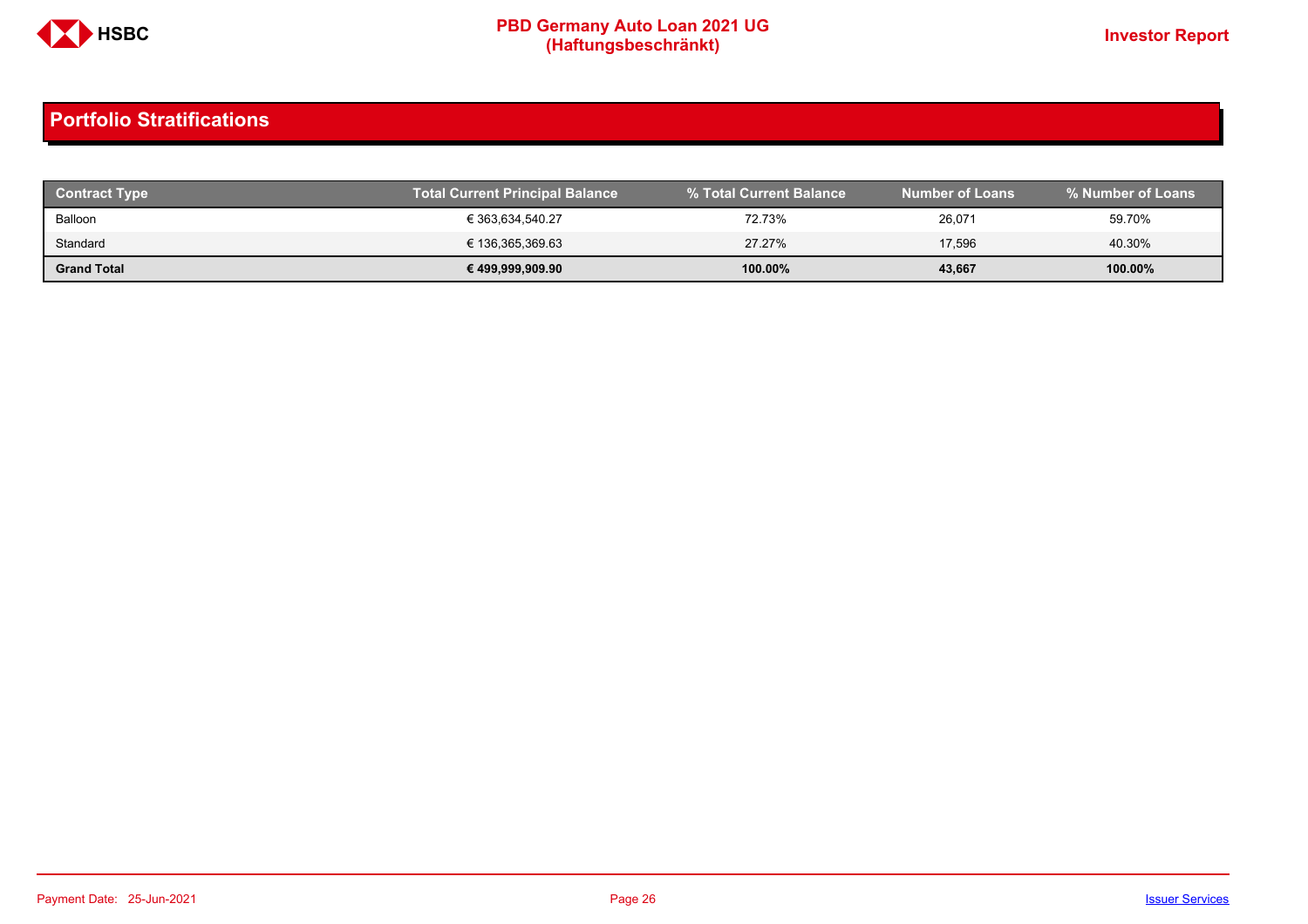

| <b>Initial Outstanding Balance</b> | <b>Total Current Principal Balance</b> | % Total Current Balance | <b>Number of Loans</b> | % Number of Loans |
|------------------------------------|----------------------------------------|-------------------------|------------------------|-------------------|
| < 2,500.00                         | € 359,558.72                           | 0.07%                   | 392                    | 0.90%             |
| 2,500.00 < 5,000.00                | €4,676,568.51                          | 0.94%                   | 2,037                  | 4.66%             |
| 5,000.00 < 7,500.00                | € 18,570,116.32                        | 3.71%                   | 4,516                  | 10.34%            |
| 7,500.00 < 10,000.00               | € 36,838,912.72                        | 7.37%                   | 5,930                  | 13.58%            |
| 10,000.00 < 12,500.00              | € 46,304,789.32                        | 9.26%                   | 5,795                  | 13.27%            |
| 12,500.00 < 15,000.00              | €48,636,445.30                         | 9.73%                   | 4,872                  | 11.16%            |
| 15,000.00 < 17,500.00              | € 52,178,646.86                        | 10.44%                  | 4,320                  | 9.89%             |
| 17,500.00 < 20,000.00              | € 54,998,014.85                        | 11.00%                  | 3,884                  | 8.89%             |
| 20,000.00 < 22,500.00              | € 58,159,498.86                        | 11.63%                  | 3,652                  | 8.36%             |
| 22,500.00 < 25,000.00              | € 51,907,698.84                        | 10.38%                  | 2,878                  | 6.59%             |
| 25,000.00 < 27,500.00              | € 38,562,435.93                        | 7.71%                   | 1,903                  | 4.36%             |
| 27,500.00 < 30,000.00              | € 29,291,515.25                        | 5.86%                   | 1,298                  | 2.97%             |
| 30,000.00 < 32,500.00              | € 21,868,011.05                        | 4.37%                   | 878                    | 2.01%             |
| 32,500.00 < 35,000.00              | € 14,431,090.73                        | 2.89%                   | 540                    | 1.24%             |
| 35,000.00 < 37,500.00              | € 9,449,481.43                         | 1.89%                   | 338                    | 0.77%             |
| 37,500.00 < 40,000.00              | € 6,428,763.84                         | 1.29%                   | 216                    | 0.49%             |
| 40,000.00 < 42,500.00              | € 3,190,793.15                         | 0.64%                   | 101                    | 0.23%             |
| 42,500.00 < 45,000.00              | € 2,108,228.57                         | 0.42%                   | 61                     | 0.14%             |
| 45,000.00 < 47,500.00              | € 848,657.36                           | 0.17%                   | 24                     | 0.05%             |
| 47,500.00 < 50,000.00              | € 577,186.90                           | 0.12%                   | 16                     | 0.04%             |
| 50,000.00 < 52,500.00              | € 222,352.64                           | 0.04%                   | $6\phantom{.}6$        | 0.01%             |
| 52,500.00 < 55,000.00              | € 282,099.73                           | 0.06%                   | $\overline{7}$         | 0.02%             |
| 57,500.00 < 60,000.00              | € 45,279.44                            | 0.01%                   | $\mathbf{1}$           | $0.00\%$          |
| $= 60,000.00$                      | € 63,763.58                            | 0.01%                   | $\overline{2}$         | $0.00\%$          |
| <b>Grand Total</b>                 | € 499,999,909.90                       | 100.00%                 | 43,667                 | 100.00%           |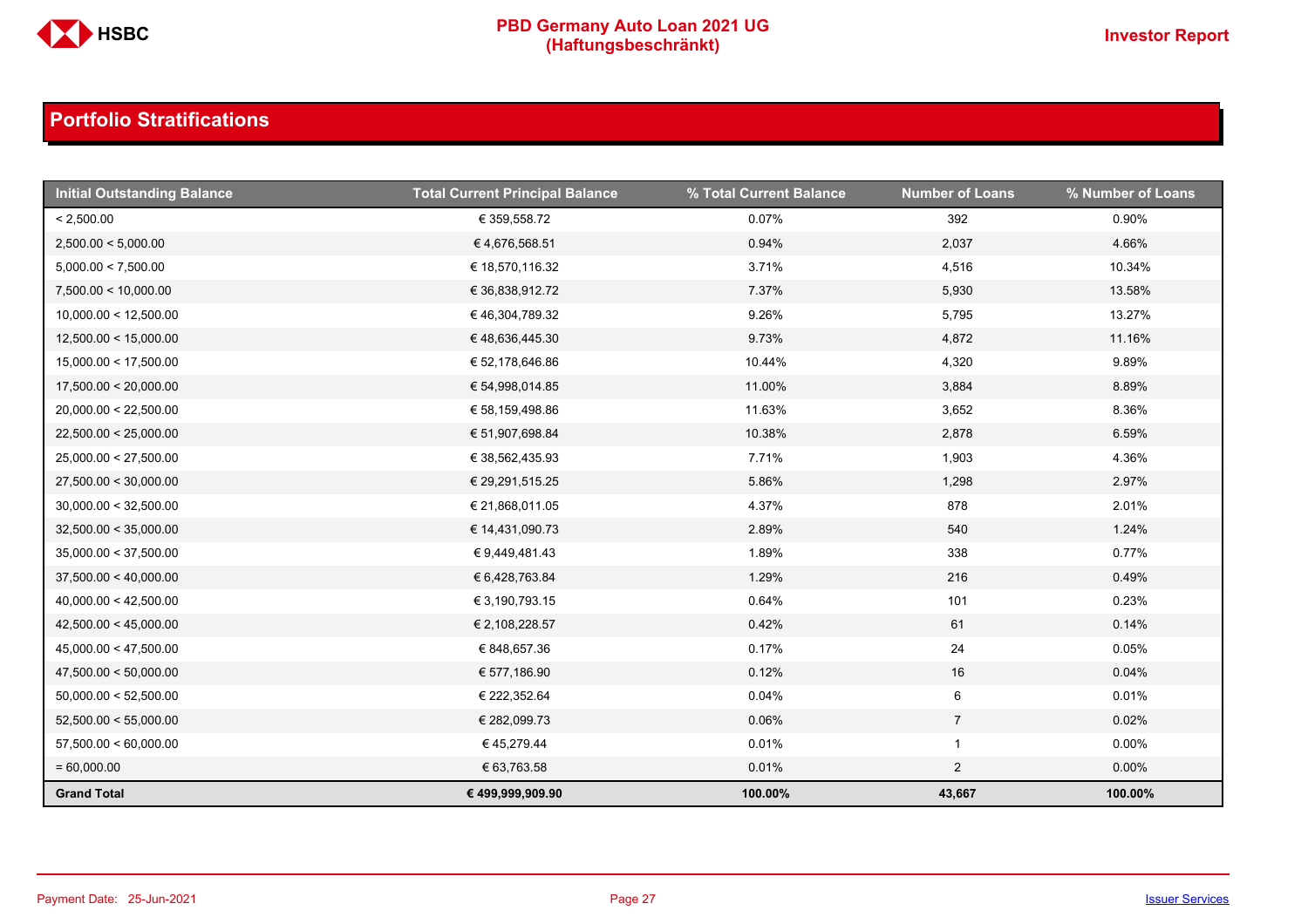

| <b>Remaining Outstanding Balance</b> | <b>Total Current Principal Balance</b> | % Total Current Balance | <b>Number of Loans</b>  | % Number of Loans |
|--------------------------------------|----------------------------------------|-------------------------|-------------------------|-------------------|
| < 2,500.00                           | € 3,877,722.04                         | 0.78%                   | 3,414                   | 7.82%             |
| 2,500.00 < 5,000.00                  | € 18,855,773.22                        | 3.77%                   | 4,895                   | 11.21%            |
| 5,000.00 < 7,500.00                  | €40,216,658.61                         | 8.04%                   | 6,394                   | 14.64%            |
| 7,500.00 < 10,000.00                 | € 58,151,438.55                        | 11.63%                  | 6,661                   | 15.25%            |
| 10,000.00 < 12,500.00                | € 60,761,778.27                        | 12.15%                  | 5,425                   | 12.42%            |
| 12,500.00 < 15,000.00                | € 60,901,718.88                        | 12.18%                  | 4,433                   | 10.15%            |
| 15,000.00 < 17,500.00                | € 62,860,572.19                        | 12.57%                  | 3,877                   | 8.88%             |
| 17,500.00 < 20,000.00                | € 55,251,985.12                        | 11.05%                  | 2,953                   | 6.76%             |
| 20,000.00 < 22,500.00                | €43,461,763.78                         | 8.69%                   | 2,052                   | 4.70%             |
| 22,500.00 < 25,000.00                | € 33,269,698.30                        | 6.65%                   | 1,407                   | 3.22%             |
| 25,000.00 < 27,500.00                | € 25,511,402.96                        | 5.10%                   | 974                     | 2.23%             |
| 27,500.00 < 30,000.00                | € 16,118,256.68                        | 3.22%                   | 563                     | 1.29%             |
| 30,000.00 < 32,500.00                | € 9,703,659.76                         | 1.94%                   | 312                     | 0.71%             |
| 32,500.00 < 35,000.00                | € 5,359,509.97                         | 1.07%                   | 159                     | 0.36%             |
| 35,000.00 < 37,500.00                | € 2,272,735.78                         | 0.45%                   | 63                      | 0.14%             |
| 37,500.00 < 40,000.00                | € 1,774,746.20                         | 0.35%                   | 46                      | 0.11%             |
| 40,000.00 < 42,500.00                | € 943,902.74                           | 0.19%                   | 23                      | 0.05%             |
| 42,500.00 < 45,000.00                | €476,147.76                            | 0.10%                   | 11                      | 0.03%             |
| 45,000.00 < 47,500.00                | € 181,091.81                           | 0.04%                   | 4                       | 0.01%             |
| 47,500.00 < 50,000.00                | €49,347.28                             | 0.01%                   | $\overline{\mathbf{1}}$ | $0.00\%$          |
| <b>Grand Total</b>                   | € 499,999,909.90                       | 100.00%                 | 43,667                  | 100.00%           |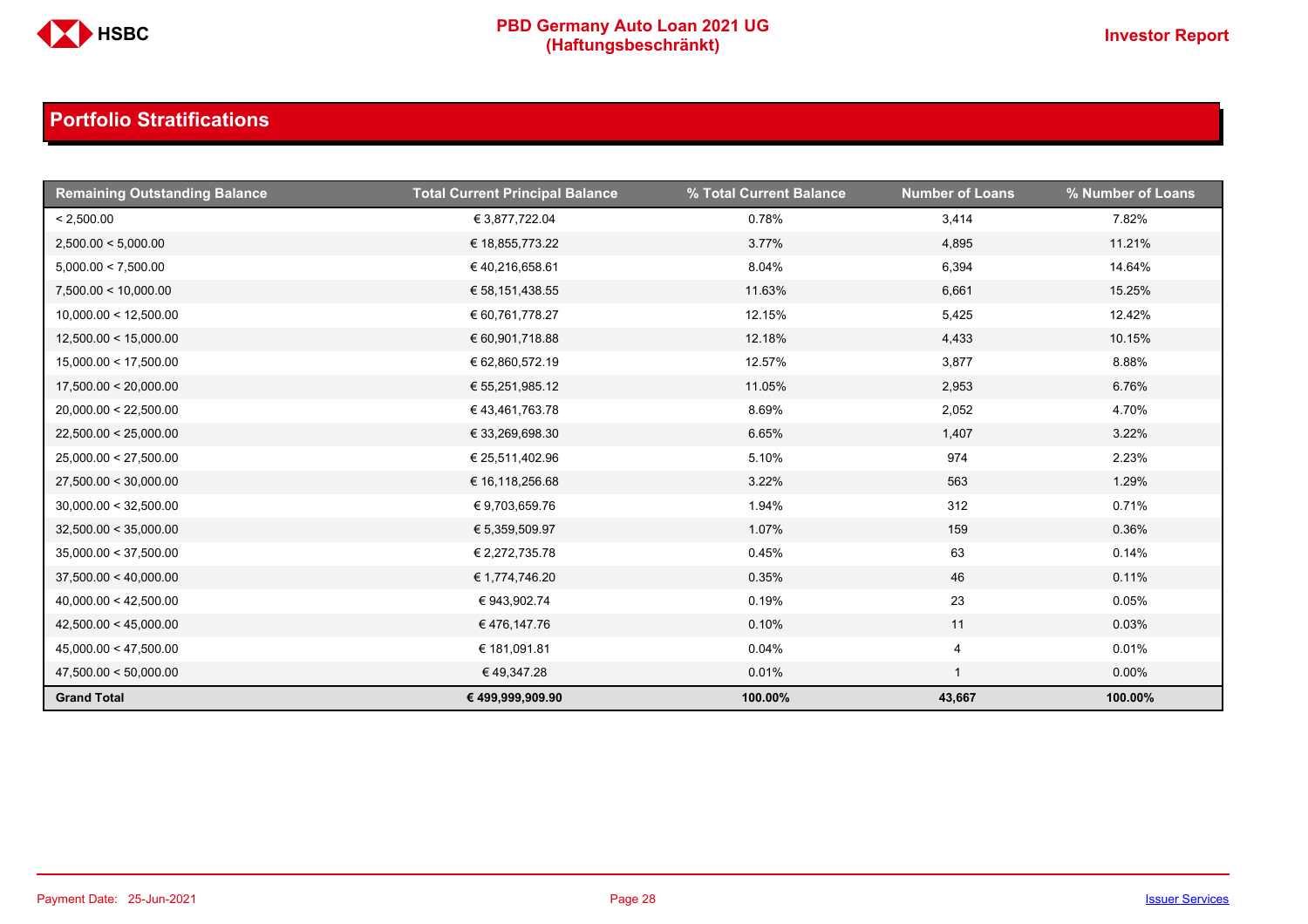

| <b>Original Term (Months)</b> | <b>Total Current Principal Balance</b> | % Total Current Balance | <b>Number of Loans</b> | % Number of Loans |
|-------------------------------|----------------------------------------|-------------------------|------------------------|-------------------|
| 6 < 12                        | € 12,733.01                            | $0.00\%$                | 8                      | 0.02%             |
| 12 < 18                       | € 821,251.57                           | 0.16%                   | 316                    | 0.72%             |
| 18 < 24                       | € 879,868.85                           | 0.18%                   | 266                    | 0.61%             |
| 24 < 30                       | € 7,997,856.05                         | 1.60%                   | 1,740                  | 3.98%             |
| 30 < 36                       | € 2,091,770.09                         | 0.42%                   | 465                    | 1.06%             |
| 36 < 42                       | € 45,128,261.56                        | 9.03%                   | 5,821                  | 13.33%            |
| 42 < 48                       | € 3,235,626.69                         | 0.65%                   | 457                    | 1.05%             |
| 48 < 54                       | € 331,131,557.76                       | 66.23%                  | 24,919                 | 57.07%            |
| 54 < 60                       | € 2,141,813.10                         | 0.43%                   | 255                    | 0.58%             |
| 60 < 66                       | € 82,127,107.50                        | 16.43%                  | 7,089                  | 16.23%            |
| 66 < 72                       | € 799,346.55                           | 0.16%                   | 95                     | 0.22%             |
| 72 < 78                       | € 8,198,901.29                         | 1.64%                   | 891                    | 2.04%             |
| 78 < 84                       | € 454,099.04                           | 0.09%                   | 43                     | 0.10%             |
| $>= 84$                       | € 14,979,716.84                        | 3.00%                   | 1,302                  | 2.98%             |
| <b>Grand Total</b>            | € 499,999,909.90                       | 100.00%                 | 43,667                 | 100.00%           |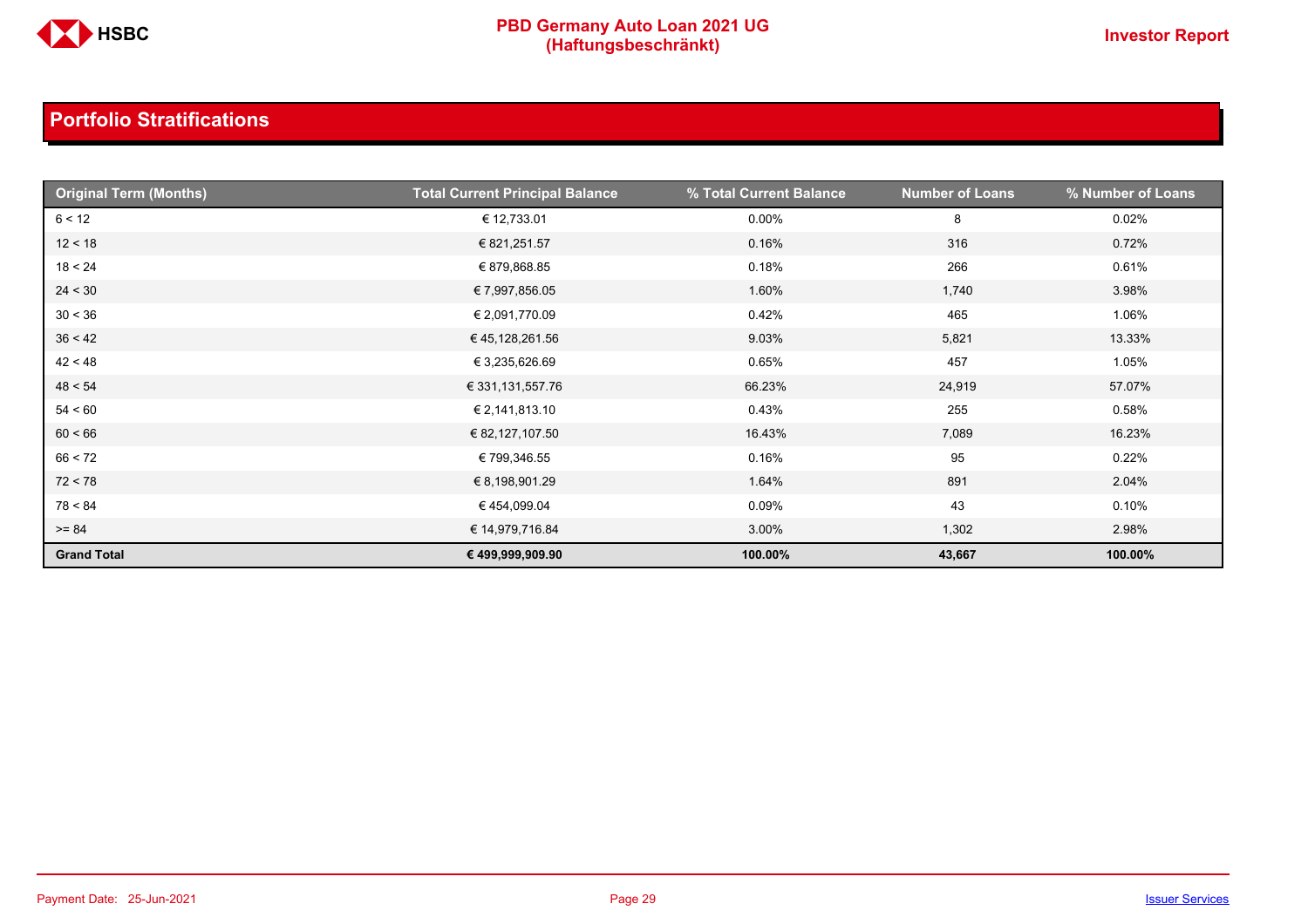

| <b>Remaining Term (Months)</b> | <b>Total Current Principal Balance</b> | % Total Current Balance | <b>Number of Loans</b> | % Number of Loans |
|--------------------------------|----------------------------------------|-------------------------|------------------------|-------------------|
| < 6                            | € 5,422,115.73                         | 1.08%                   | 2,099                  | 4.81%             |
| 6 < 12                         | € 12,423,821.31                        | 2.48%                   | 2,166                  | 4.96%             |
| 12 < 18                        | € 30,246,085.52                        | 6.05%                   | 3,816                  | 8.74%             |
| 18 < 24                        | € 58,662,769.36                        | 11.73%                  | 5,602                  | 12.83%            |
| 24 < 30                        | € 75,710,647.25                        | 15.14%                  | 6,578                  | 15.06%            |
| 30 < 36                        | € 89,049,993.81                        | 17.81%                  | 6,894                  | 15.79%            |
| 36 < 42                        | € 84,152,760.35                        | 16.83%                  | 6,178                  | 14.15%            |
| 42 < 48                        | € 81,153,860.77                        | 16.23%                  | 5,411                  | 12.39%            |
| 48 < 54                        | € 25,468,809.90                        | 5.09%                   | 2,025                  | 4.64%             |
| 54 < 60                        | € 20,764,568.33                        | 4.15%                   | 1,533                  | 3.51%             |
| 60 < 66                        | €4,792,466.09                          | 0.96%                   | 436                    | 1.00%             |
| 66 < 72                        | € 5,332,216.08                         | 1.07%                   | 415                    | 0.95%             |
| 72 < 78                        | €4,233,306.22                          | 0.85%                   | 332                    | 0.76%             |
| 78 < 84                        | € 2,586,489.18                         | 0.52%                   | 182                    | 0.42%             |
| <b>Grand Total</b>             | € 499,999,909.90                       | 100.00%                 | 43,667                 | 100.00%           |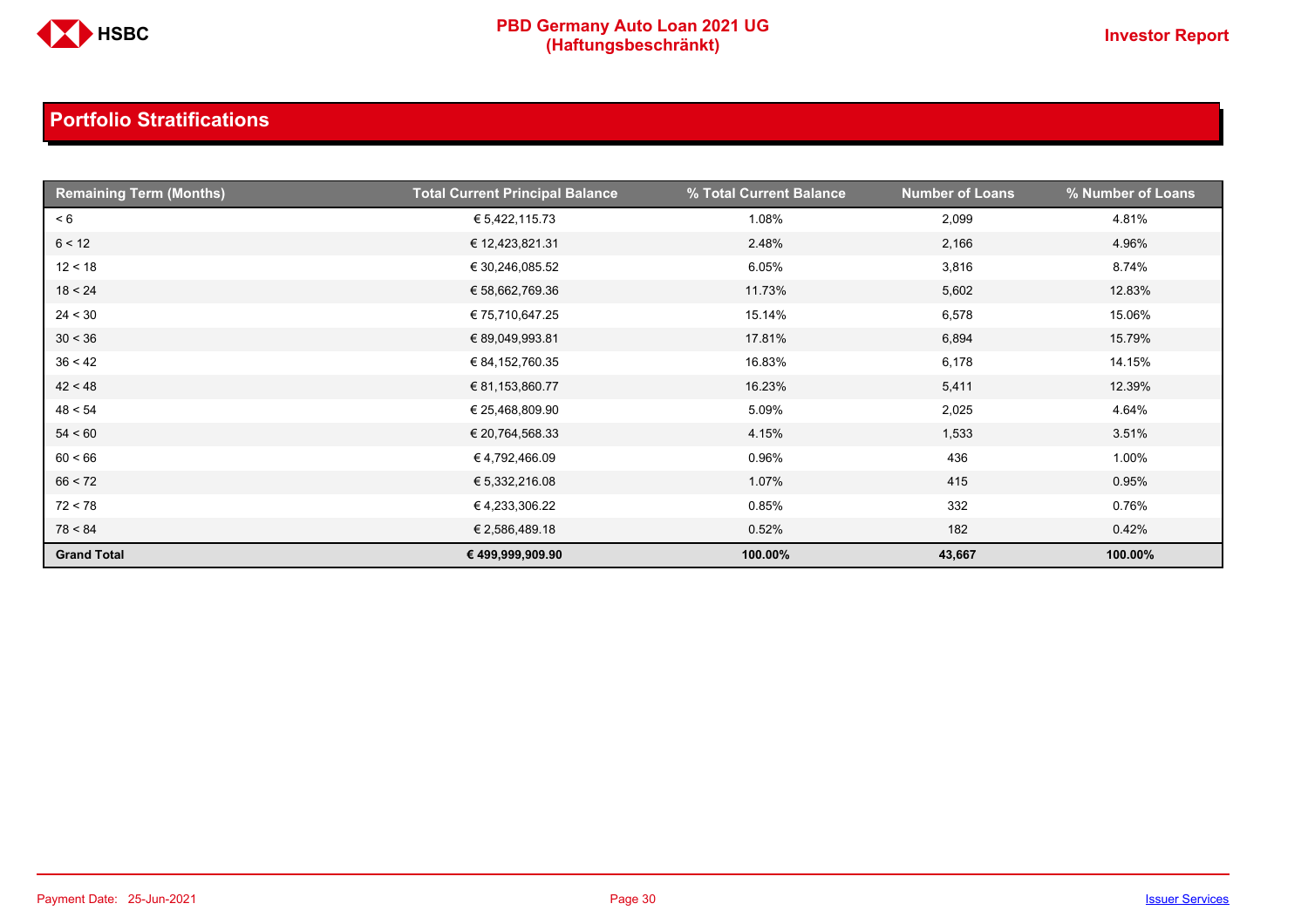

| <b>Seasoning (Months)</b> | <b>Total Current Principal Balance</b> | % Total Current Balance | <b>Number of Loans</b> | % Number of Loans |
|---------------------------|----------------------------------------|-------------------------|------------------------|-------------------|
| < 6                       | € 73,044,000.96                        | 14.61%                  | 5,225                  | 11.97%            |
| 6 < 12                    | € 129,739,113.95                       | 25.95%                  | 10,424                 | 23.87%            |
| 12 < 18                   | € 104,297,033.24                       | 20.86%                  | 8,718                  | 19.96%            |
| 18 < 24                   | € 87,980,512.69                        | 17.60%                  | 8,057                  | 18.45%            |
| 24 < 30                   | € 61,220,443.69                        | 12.24%                  | 5,909                  | 13.53%            |
| 30 < 36                   | € 30,628,313.90                        | 6.13%                   | 3,446                  | 7.89%             |
| 36 < 42                   | €7,064,040.43                          | 1.41%                   | 800                    | 1.83%             |
| 42 < 48                   | € 4,793,128.84                         | 0.96%                   | 621                    | 1.42%             |
| 48 < 54                   | € 637,696.89                           | 0.13%                   | 234                    | 0.54%             |
| 54 < 60                   | €478,054.10                            | 0.10%                   | 160                    | 0.37%             |
| 60 < 66                   | € 66,624.42                            | 0.01%                   | 34                     | 0.08%             |
| 66 < 72                   | € 33,424.32                            | 0.01%                   | 21                     | 0.05%             |
| 72 < 78                   | € 9,301.21                             | $0.00\%$                | 6                      | 0.01%             |
| 78 < 84                   | € 8,221.26                             | $0.00\%$                | 12                     | 0.03%             |
| <b>Grand Total</b>        | € 499,999,909.90                       | 100.00%                 | 43,667                 | 100.00%           |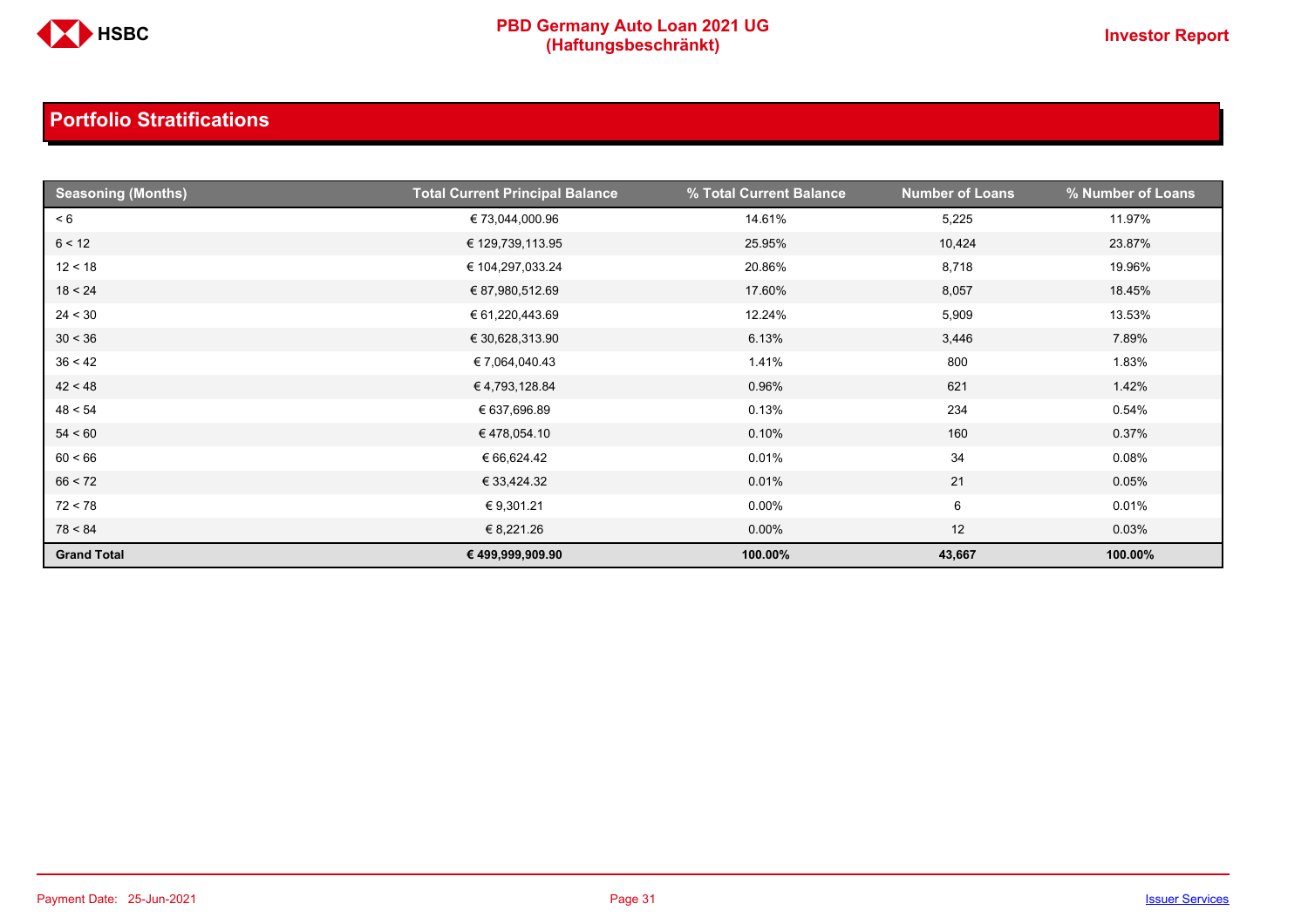

| <b>Discount Rate (%)</b> | <b>Total Current Principal Balance</b> | % Total Current Balance | <b>Number of Loans</b> | % Number of Loans |
|--------------------------|----------------------------------------|-------------------------|------------------------|-------------------|
| $3.0000\% < 4.0000\%$    | €425,205,942.24                        | 85.04%                  | 34.399                 | 78.78%            |
| $4.0000\% < 5.0000\%$    | € 70,212,667.80                        | 14.04%                  | 8,395                  | 19.23%            |
| $5.0000\% < 6.0000\%$    | € 4,217,797.65                         | 0.84%                   | 776                    | 1.78%             |
| $6.0000\% < 7.0000\%$    | € 306,072.82                           | 0.06%                   | 76                     | 0.17%             |
| $7.0000\% < 8.0000\%$    | € 57,076.26                            | 0.01%                   | 20                     | 0.05%             |
| $8.0000\% < 9.0000\%$    | € 353.13                               | $0.00\%$                |                        | $0.00\%$          |
| <b>Grand Total</b>       | € 499,999,909.90                       | 100.00%                 | 43,667                 | 100.00%           |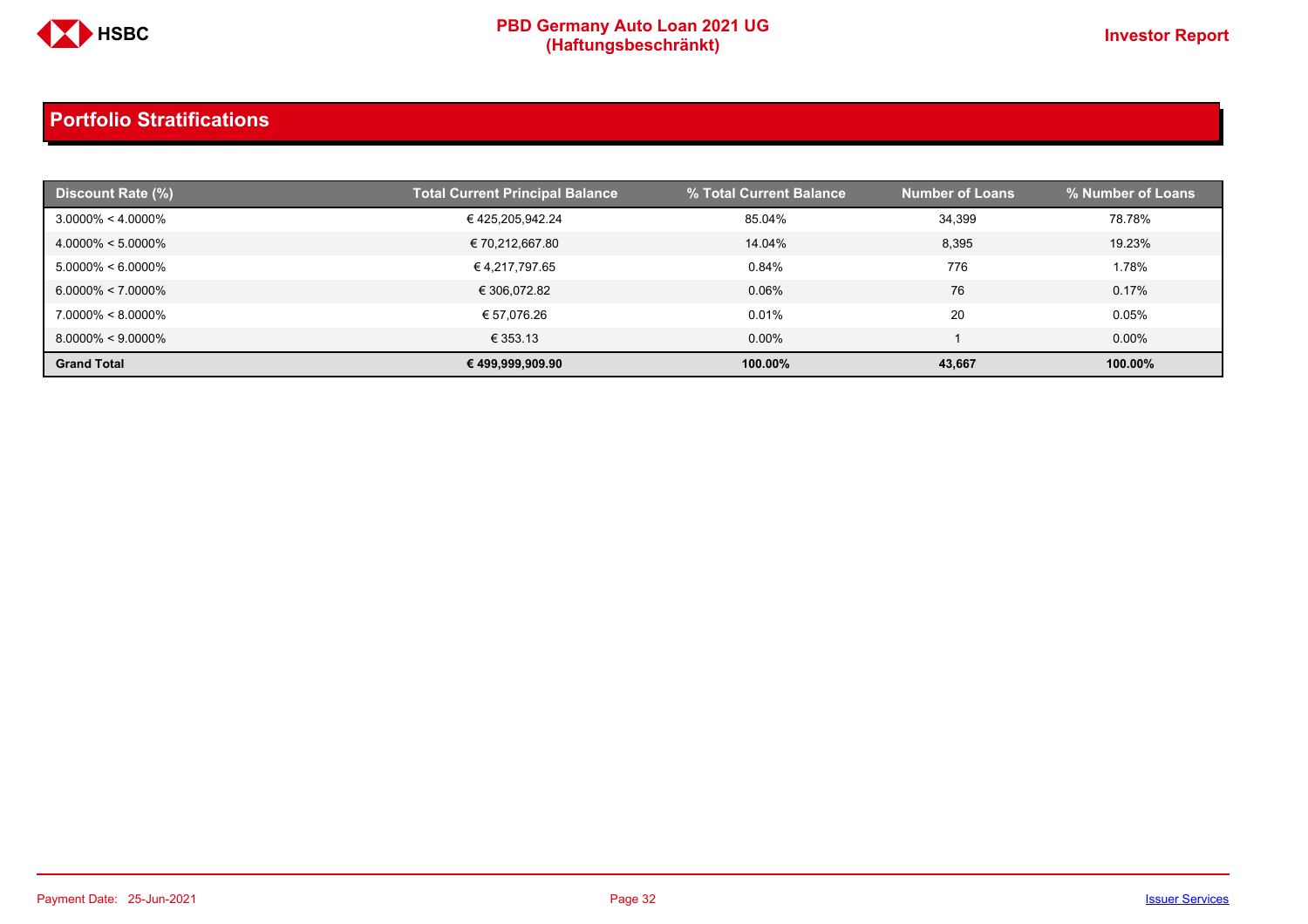

| <b>Balloon Payment as % of Car Sale Price</b> | <b>Total Current Principal Balance</b> | % Total Current Balance | <b>Number of Loans</b> | % Number of Loans |
|-----------------------------------------------|----------------------------------------|-------------------------|------------------------|-------------------|
| $0.0000\% < 10.0000\%$                        | € 160,139,805.50                       | 32.03%                  | 20.846                 | 47.74%            |
| $10.0000\% < 20.0000\%$                       | € 23,265,794.85                        | 4.65%                   | 2,134                  | 4.89%             |
| 20.0000% < 30.0000%                           | €41,516,404.97                         | 8.30%                   | 3,264                  | 7.47%             |
| $30.0000\% < 40.0000\%$                       | € 87,854,030.86                        | 17.57%                  | 6,338                  | 14.51%            |
| $40.0000\% < 50.0000\%$                       | € 127,674,686.69                       | 25.53%                  | 7,661                  | 17.54%            |
| $50.0000\% < 60.0000\%$                       | € 54,245,014.90                        | 10.85%                  | 3,112                  | 7.13%             |
| $60.0000\% < 70.0000\%$                       | € 5,074,485.04                         | 1.01%                   | 298                    | 0.68%             |
| 70.0000% < 80.0000%                           | € 229,687.09                           | 0.05%                   | 14                     | 0.03%             |
| <b>Grand Total</b>                            | € 499,999,909.90                       | 100.00%                 | 43,667                 | 100.00%           |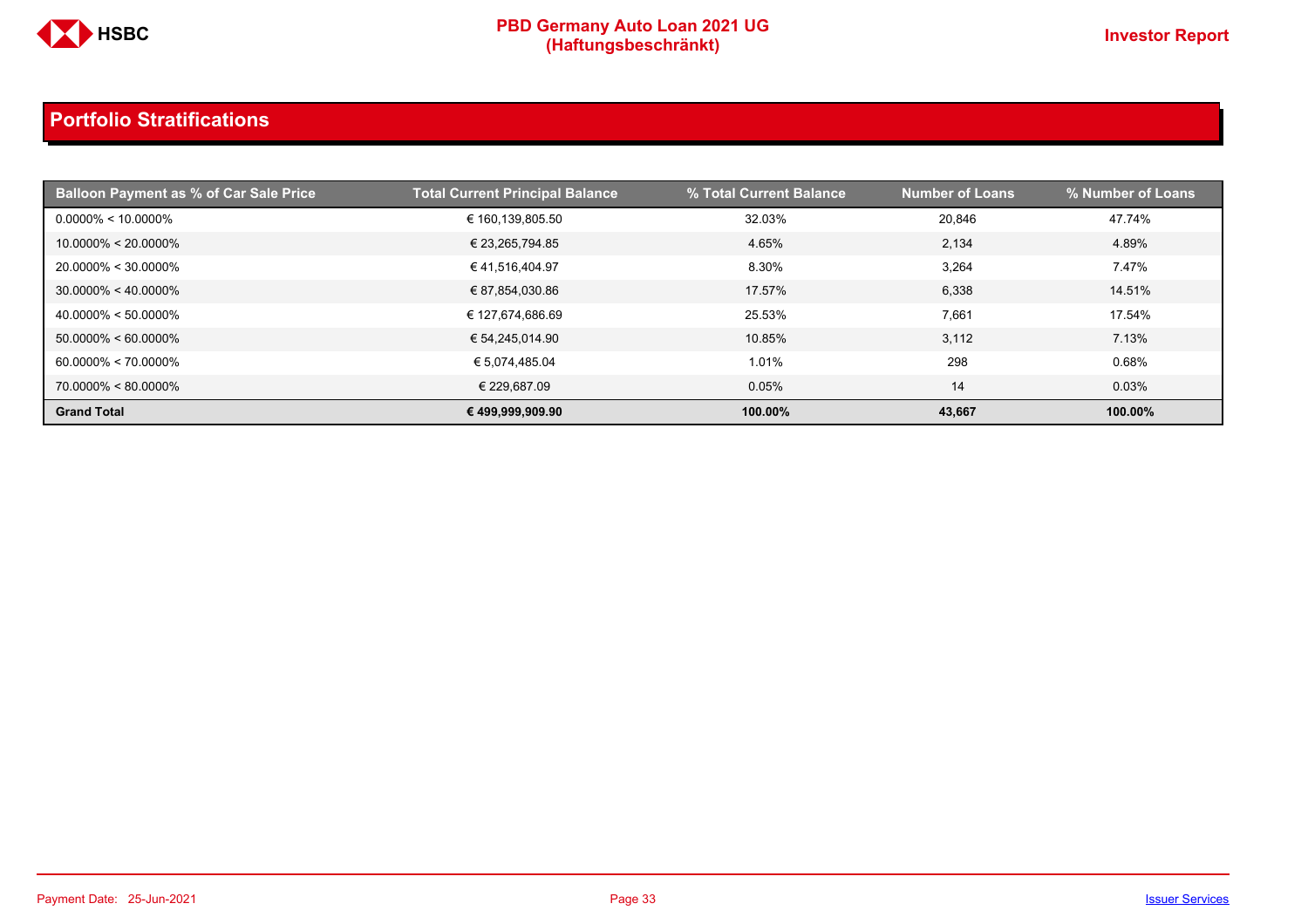

| <b>Balloon Payment as % of Initial Balance</b> | <b>Total Current Principal Balance</b> | % Total Current Balance | <b>Number of Loans</b> | % Number of Loans |
|------------------------------------------------|----------------------------------------|-------------------------|------------------------|-------------------|
| $0.0000\% < 10.0000\%$                         | € 156,614,297.50                       | 31.32%                  | 20,369                 | 46.65%            |
| $10.0000\% < 20.0000\%$                        | € 13,082,936.25                        | 2.62%                   | 1,219                  | 2.79%             |
| 20.0000% < 30.0000%                            | € 26,791,908.40                        | 5.36%                   | 2,234                  | 5.12%             |
| $30.0000\% < 40.0000\%$                        | € 58,520,773.14                        | 11.70%                  | 4,588                  | 10.51%            |
| $40.0000\% < 50.0000\%$                        | € 102,138,602.30                       | 20.43%                  | 6,677                  | 15.29%            |
| $50.0000\% < 60.0000\%$                        | €96,888,119.19                         | 19.38%                  | 5,857                  | 13.41%            |
| $60.0000\% < 70.0000\%$                        | € 38,219,229.34                        | 7.64%                   | 2,257                  | 5.17%             |
| 70.0000% < 80.0000%                            | € 7,722,766.91                         | 1.54%                   | 465                    | 1.06%             |
| $80.0000\% < 90.0000\%$                        | € 21.276.87                            | $0.00\%$                |                        | $0.00\%$          |
| <b>Grand Total</b>                             | € 499,999,909.90                       | 100.00%                 | 43,667                 | 100.00%           |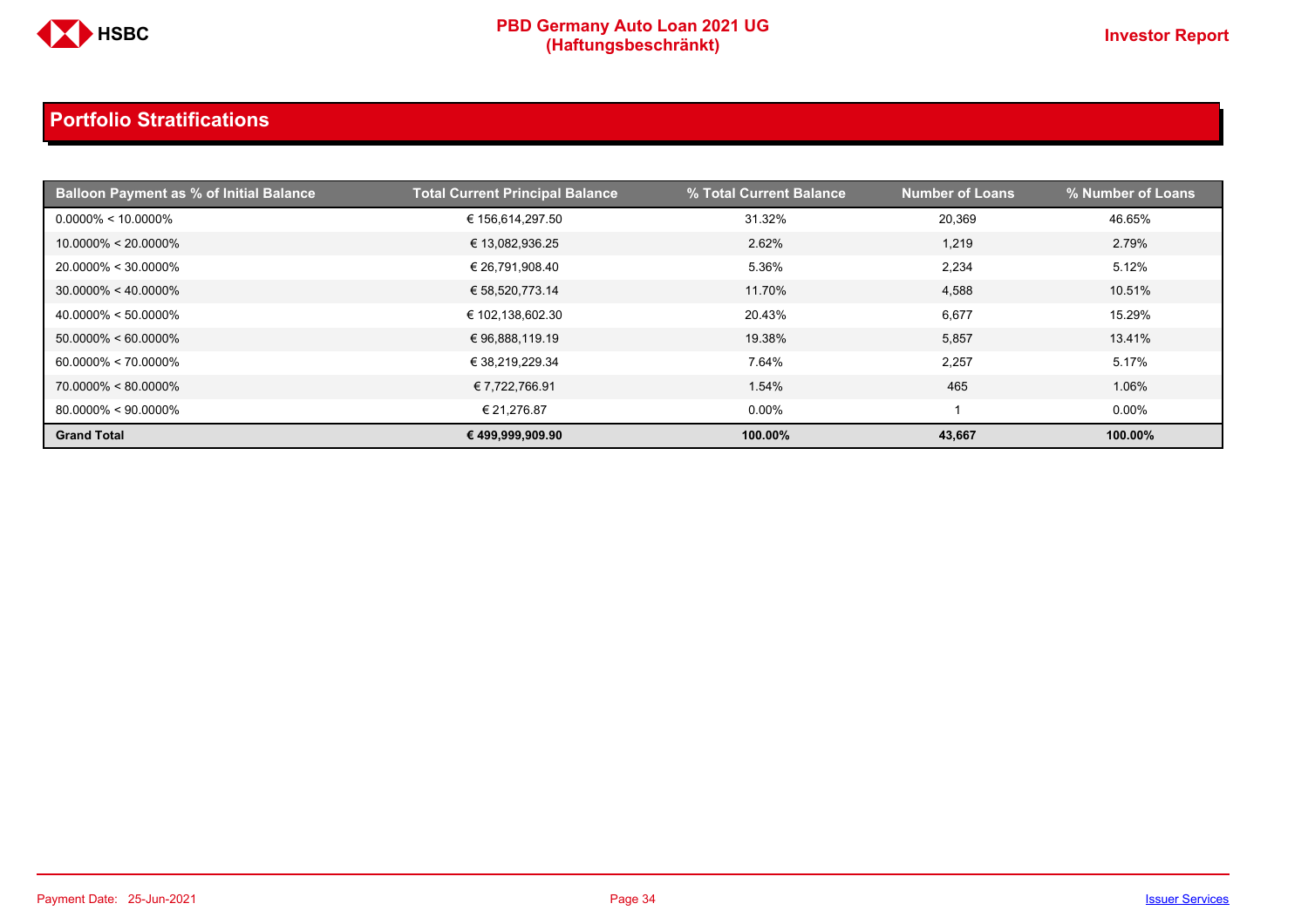

| Year of Origiantion of the Loans | <b>Total Current Principal Balance</b> | % Total Current Balance | <b>Number of Loans</b> | % Number of Loans |
|----------------------------------|----------------------------------------|-------------------------|------------------------|-------------------|
| 2014                             | € 11,119.09                            | 0.00%                   | 14                     | 0.03%             |
| 2015                             | € 50,582.77                            | 0.01%                   | 28                     | 0.06%             |
| 2016                             | € 666,803.88                           | 0.13%                   | 226                    | 0.52%             |
| 2017                             | € 6,303,285.35                         | 1.26%                   | 928                    | 2.13%             |
| 2018                             | € 43,932,644.36                        | 8.79%                   | 4,903                  | 11.23%            |
| 2019                             | € 161,463,205.99                       | 32.29%                  | 14,798                 | 33.89%            |
| 2020                             | € 240,016,495.02                       | 48.00%                  | 19,330                 | 44.27%            |
| 2021                             | € 47,555,773.44                        | 9.51%                   | 3,440                  | 7.88%             |
| <b>Grand Total</b>               | € 499,999,909.90                       | 100.00%                 | 43,667                 | 100.00%           |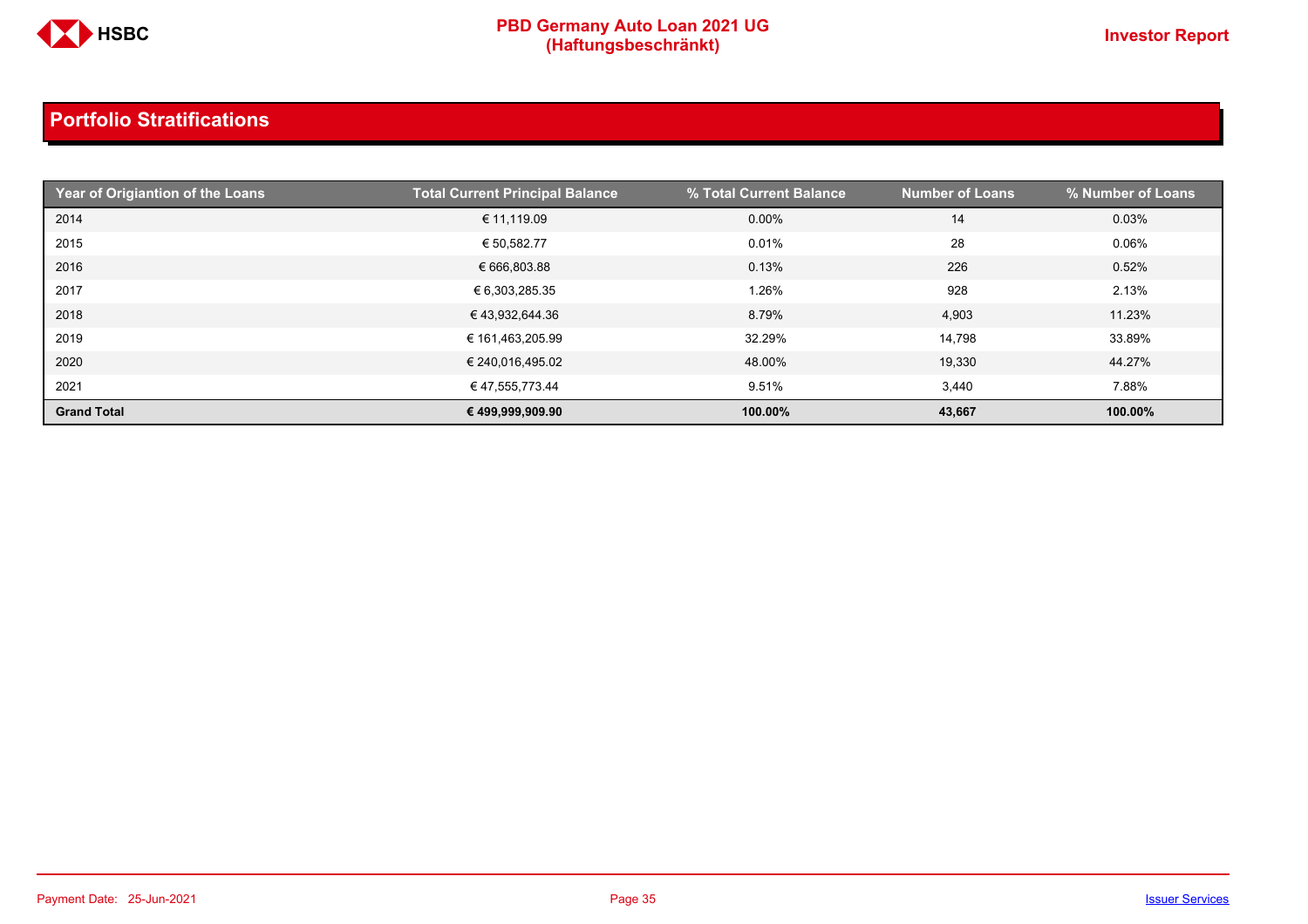

| <b>Borrower Initial Down Payment</b> | <b>Total Current Principal Balance</b> | % Total Current Balance | <b>Number of Loans</b> | % Number of Loans |
|--------------------------------------|----------------------------------------|-------------------------|------------------------|-------------------|
| $0.0000\% < 10.0000\%$               | € 190,489,971.46                       | 38.10%                  | 16,579                 | 37.97%            |
| $10.0000\% < 20.0000\%$              | € 148,794,913.69                       | 29.76%                  | 10,210                 | 23.38%            |
| $20.0000\% < 30.0000\%$              | € 82,978,538.07                        | 16.60%                  | 6,653                  | 15.24%            |
| $30.0000\% < 40.0000\%$              | €41,446,010.53                         | 8.29%                   | 4,062                  | 9.30%             |
| $40.0000\% < 50.0000\%$              | € 19,750,823.77                        | 3.95%                   | 2,567                  | 5.88%             |
| $50.0000\% < 60.0000\%$              | € 10,086,818.79                        | 2.02%                   | 1,797                  | 4.12%             |
| $60.0000\% < 70.0000\%$              | €4,427,379.41                          | 0.89%                   | 964                    | 2.21%             |
| $70.0000\% < 80.0000\%$              | € 1,565,930.22                         | 0.31%                   | 486                    | 1.11%             |
| $80.0000\% < 90.0000\%$              | € 346,484.24                           | 0.07%                   | 222                    | 0.51%             |
| $90.0000\% < 100.0000\%$             | € 113,039.72                           | 0.02%                   | 127                    | 0.29%             |
| <b>Grand Total</b>                   | € 499,999,909.90                       | 100.00%                 | 43,667                 | 100.00%           |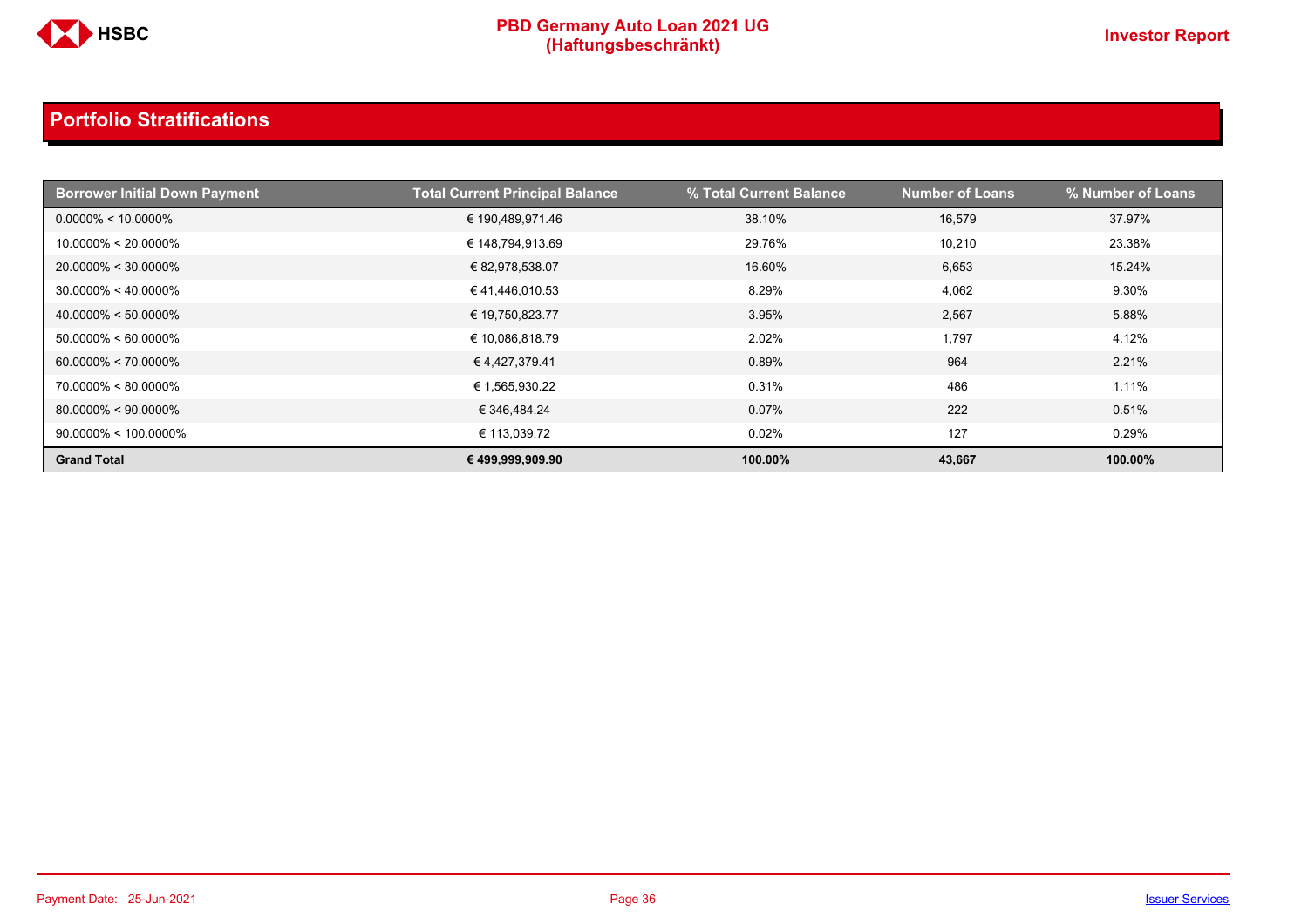

| <b>Original Loan to Value (%)</b> | <b>Total Current Principal Balance</b> | % Total Current Balance | <b>Number of Loans</b> | % Number of Loans |
|-----------------------------------|----------------------------------------|-------------------------|------------------------|-------------------|
| < 10.000000                       | € 112,228.76                           | 0.02%                   | 125                    | 0.29%             |
| 10.000000 < 20.000000             | € 327,930.10                           | 0.07%                   | 213                    | 0.49%             |
| 20.000000 < 30.000000             | € 1,577,943.70                         | 0.32%                   | 491                    | 1.12%             |
| 30.000000 < 40.000000             | € 4,334,567.54                         | 0.87%                   | 948                    | 2.17%             |
| 40.000000 < 50.000000             | € 9,815,822.43                         | 1.96%                   | 1,735                  | 3.97%             |
| 50.000000 < 60.000000             | € 19,746,425.52                        | 3.95%                   | 2,605                  | 5.97%             |
| 60.000000 < 70.000000             | € 41,575,582.56                        | 8.32%                   | 4,075                  | 9.33%             |
| 70.000000 < 80.000000             | € 82,215,920.55                        | 16.44%                  | 6,595                  | 15.10%            |
| 80.000000 < 90.000000             | € 149,489,427.51                       | 29.90%                  | 10,275                 | 23.53%            |
| 90.000000 < 100.000000            | € 40,939,677.39                        | 8.19%                   | 2,712                  | 6.21%             |
| $=100.000000$                     | € 149,864,383.84                       | 29.97%                  | 13,893                 | 31.82%            |
| <b>Grand Total</b>                | € 499,999,909.90                       | 100.00%                 | 43,667                 | 100.00%           |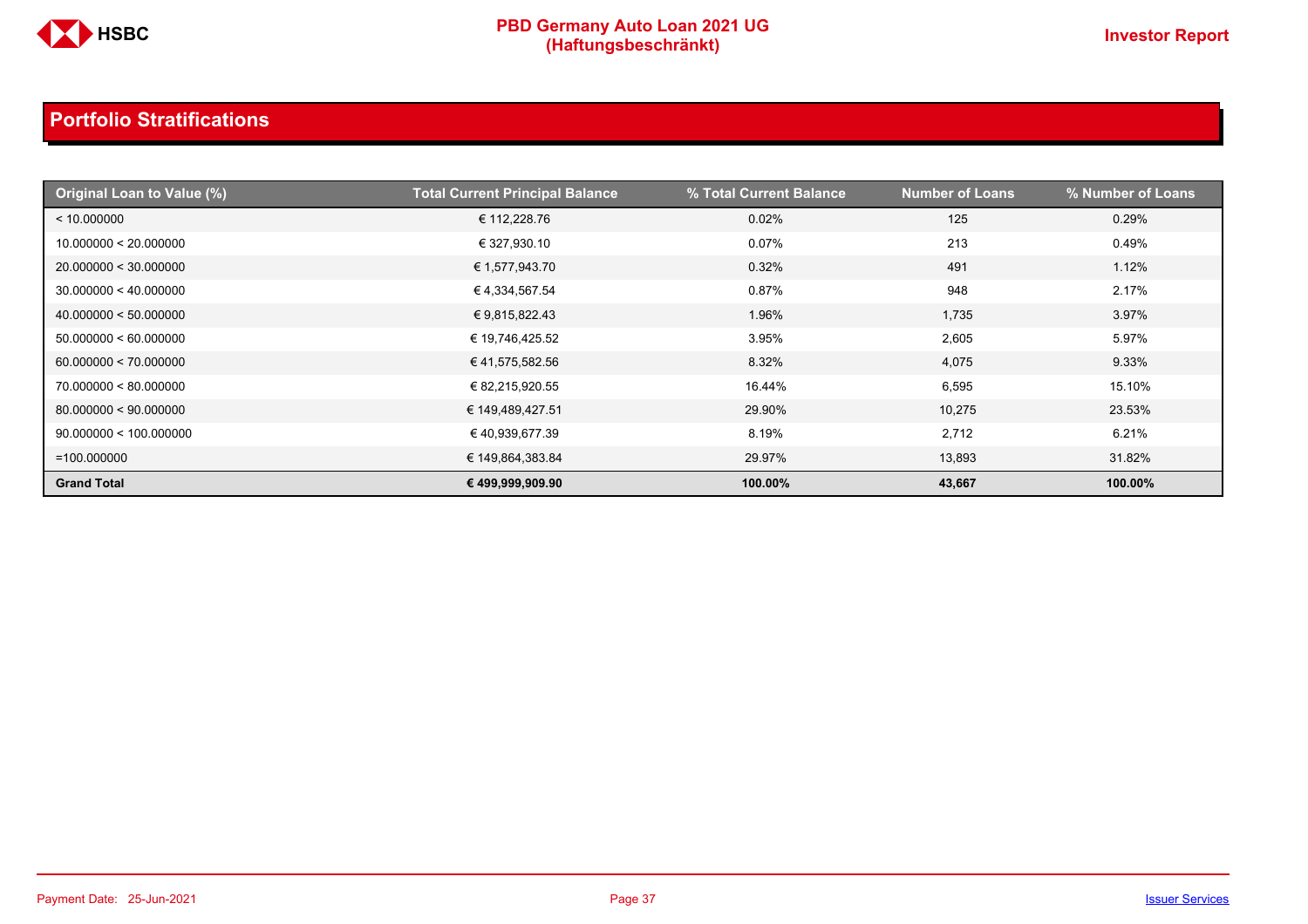

| <b>Region</b>        | <b>Total Current Principal Balance</b> | % Total Current Balance | <b>Number of Loans</b> | % Number of Loans |
|----------------------|----------------------------------------|-------------------------|------------------------|-------------------|
| Baden-Württemberg    | € 63,676,516.16                        | 12.74%                  | 5,645                  | 12.93%            |
| Bayern               | € 50,291,667.84                        | 10.06%                  | 4,405                  | 10.09%            |
| Berlin               | € 3,693,177.57                         | 0.74%                   | 294                    | 0.67%             |
| Brandenburg          | € 30,260,027.36                        | 6.05%                   | 2,532                  | 5.80%             |
| Bremen               | € 2,283,144.41                         | 0.46%                   | 213                    | 0.49%             |
| Hamburg              | € 1,135,006.49                         | 0.23%                   | 98                     | 0.22%             |
| Hessen               | € 51,779,276.92                        | 10.36%                  | 4,432                  | 10.15%            |
| Mecklenburg-Vorpomme | € 8,137,658.22                         | 1.63%                   | 665                    | 1.52%             |
| Niedersachsen        | € 33,615,522.76                        | 6.72%                   | 2,981                  | 6.83%             |
| Nordhein-Westfalen   | € 108,922,183.44                       | 21.78%                  | 9,514                  | 21.79%            |
| Rheinland-Pfalz      | € 31,992,302.90                        | 6.40%                   | 2,766                  | 6.33%             |
| Saarland             | € 20,035,122.00                        | 4.01%                   | 1,742                  | 3.99%             |
| Sachsen              | € 39,377,027.26                        | 7.88%                   | 3,625                  | 8.30%             |
| Sachsen-Anhalt       | € 13,463,521.13                        | 2.69%                   | 1,185                  | 2.71%             |
| Schleswig Holstein   | € 29,104,004.80                        | 5.82%                   | 2,530                  | 5.79%             |
| Thüringen            | € 12,233,750.64                        | 2.45%                   | 1,040                  | 2.38%             |
| <b>Grand Total</b>   | € 499,999,909.90                       | 100.00%                 | 43,667                 | 100.00%           |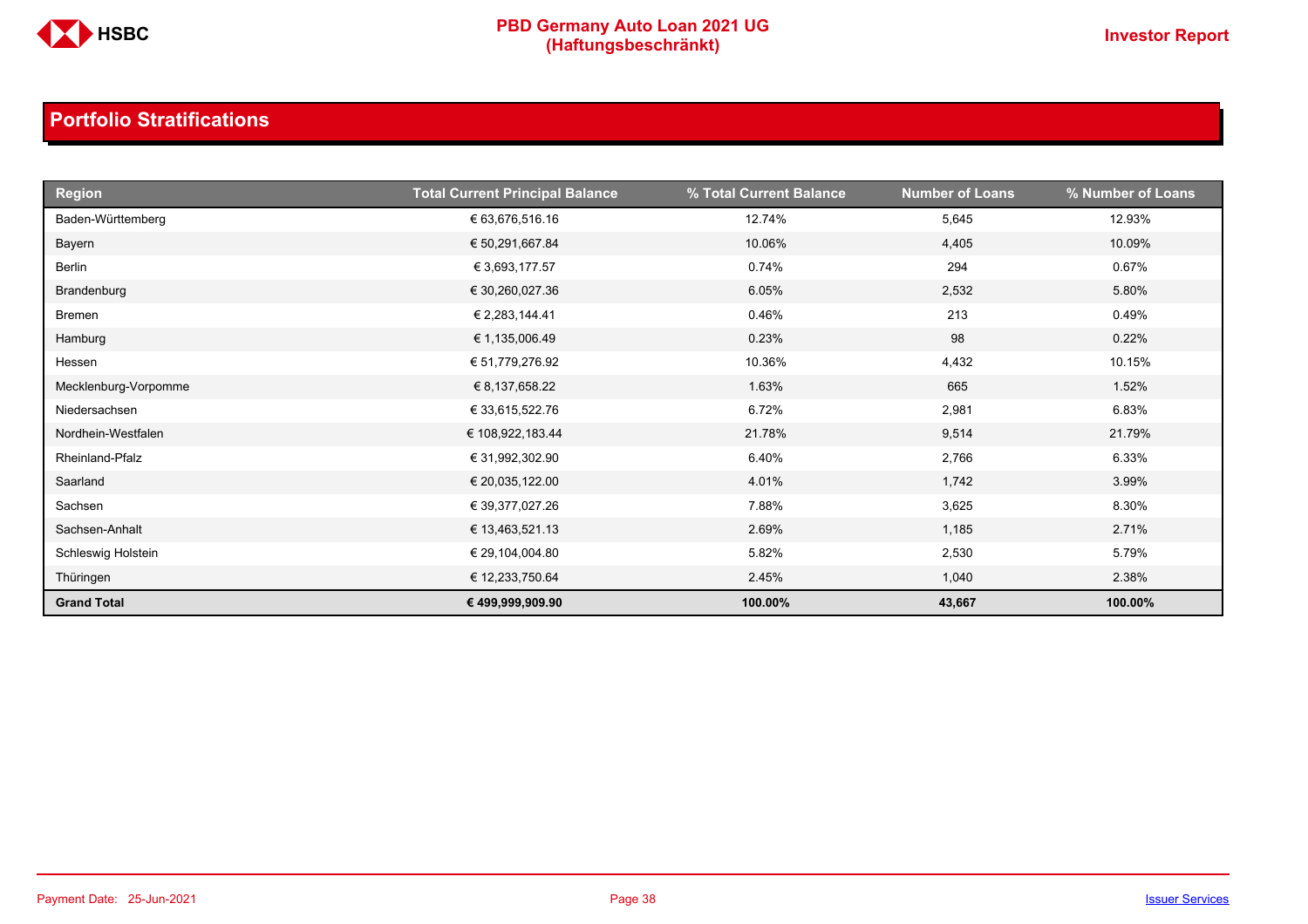

| <b>Car Makers</b>  | Total Current Principal Balance | % Total Current Balance | <b>Number of Loans</b> | │% Number of Loans . |
|--------------------|---------------------------------|-------------------------|------------------------|----------------------|
| Citroen            | € 178,249,236.83                | 35.65%                  | 17.116                 | 39.20%               |
| <b>DS</b>          | € 6,699,016.34                  | 1.34%                   | 389                    | 0.89%                |
| Others             | € 15,868,822.52                 | 3.17%                   | 1,879                  | 4.30%                |
| Peugeot            | € 299,182,834.21                | 59.84%                  | 24.283                 | 55.61%               |
| <b>Grand Total</b> | € 499,999,909.90                | 100.00%                 | 43,667                 | 100.00%              |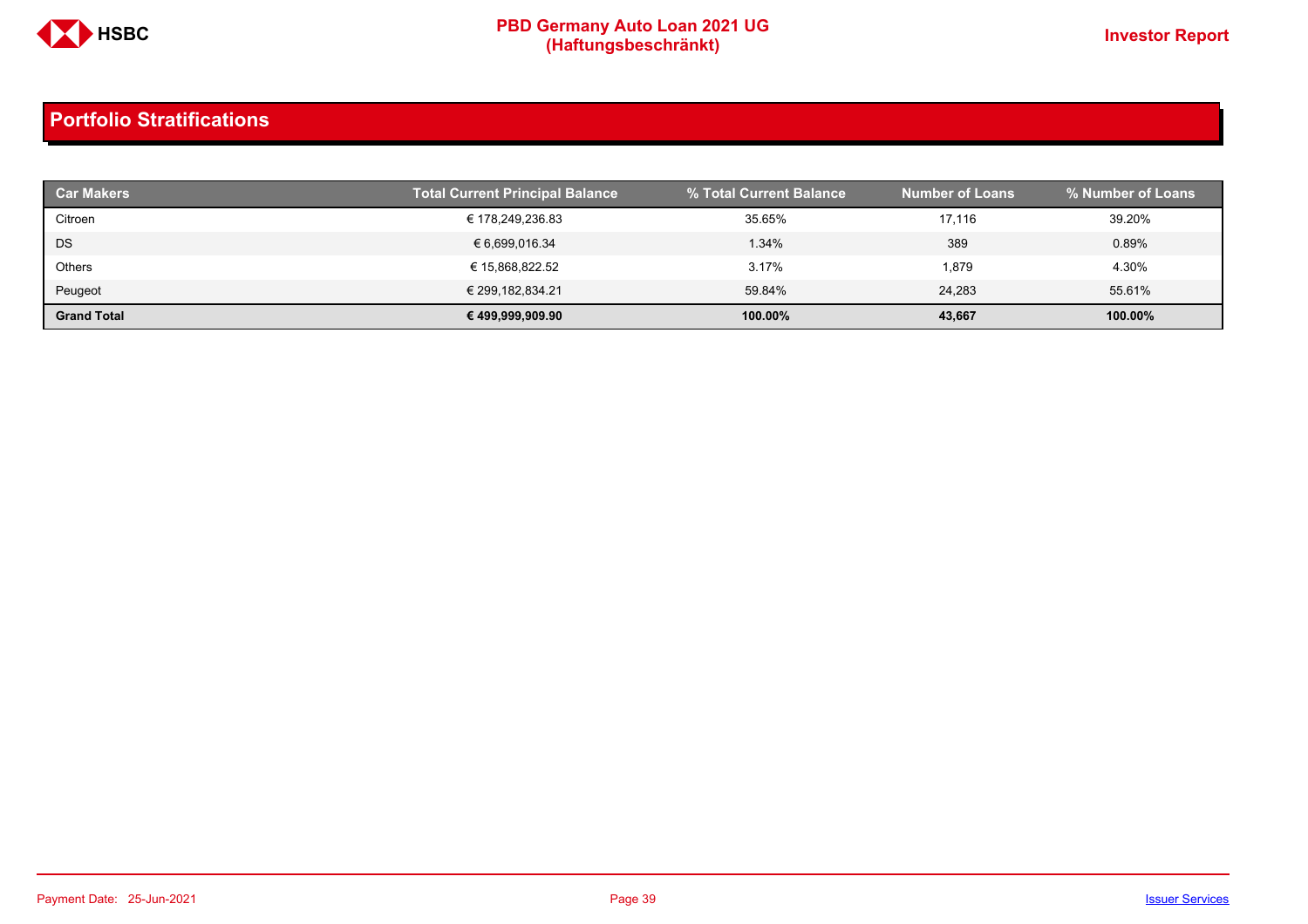

| <b>Fuel Type</b>   | <b>Total Current Principal Balance</b> | % Total Current Balance | <b>Number of Loans</b> | % Number of Loans |
|--------------------|----------------------------------------|-------------------------|------------------------|-------------------|
| Diesel             | € 271,408,891.59                       | 54.28%                  | 21.362                 | 48.92%            |
| Electric           | € 5,548,215.46                         | 1.11%                   | 296                    | 0.68%             |
| Hybrid             | € 11,714,966.53                        | 2.34%                   | 604                    | 1.38%             |
| No Data            | € 2,846,061.40                         | 0.57%                   | 239                    | 0.55%             |
| Petrol             | € 208.481.774.92                       | 41.70%                  | 21.166                 | 48.47%            |
| <b>Grand Total</b> | € 499,999,909.90                       | 100.00%                 | 43,667                 | 100.00%           |